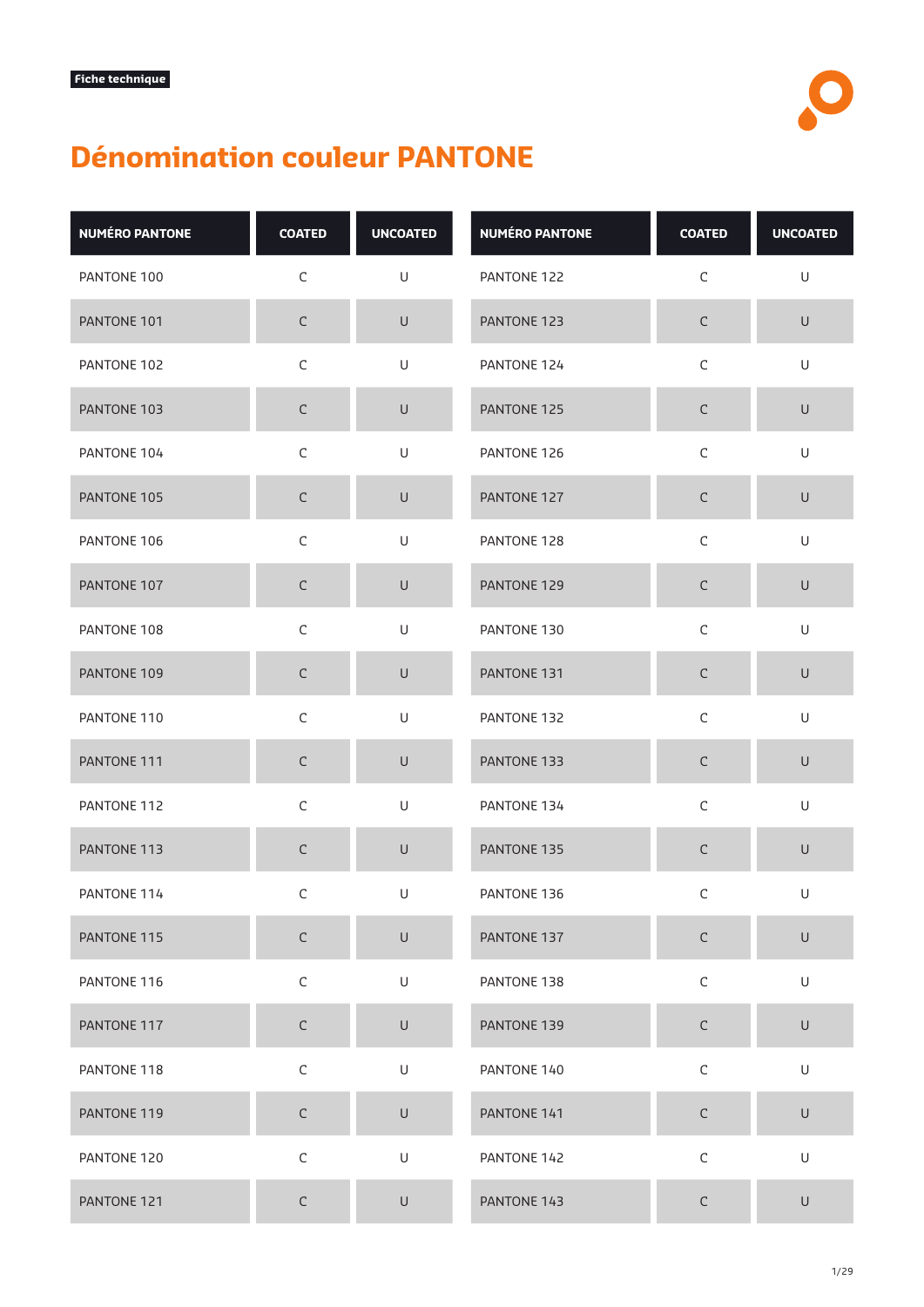| <b>NUMÉRO PANTONE</b> | <b>COATED</b> | <b>UNCOATED</b>                                                                                            | <b>NUMÉRO PANTONE</b> | <b>COATED</b> | <b>UNCOATED</b> |
|-----------------------|---------------|------------------------------------------------------------------------------------------------------------|-----------------------|---------------|-----------------|
| PANTONE 144           | $\mathsf C$   | U                                                                                                          | PANTONE 166           | $\mathsf C$   | $\mathsf U$     |
| PANTONE 145           | $\mathsf C$   | $\sf U$                                                                                                    | PANTONE 167           | $\mathsf C$   | $\sf U$         |
| PANTONE 146           | $\mathsf C$   | U                                                                                                          | PANTONE 168           | $\mathsf C$   | U               |
| PANTONE 147           | $\mathsf C$   | U                                                                                                          | PANTONE 169           | C             | $\cup$          |
| PANTONE 148           | $\mathsf C$   | U                                                                                                          | PANTONE 170           | $\mathsf C$   | $\mathsf U$     |
| PANTONE 149           | $\mathsf C$   | $\cup$                                                                                                     | PANTONE 171           | $\mathsf C$   | $\sf U$         |
| PANTONE 150           | $\mathsf C$   | U                                                                                                          | PANTONE 172           | $\mathsf C$   | U               |
| PANTONE 151           | $\mathsf C$   | $\cup$                                                                                                     | PANTONE 173           | $\mathsf C$   | $\sf U$         |
| PANTONE 152           | $\mathsf C$   | U                                                                                                          | PANTONE 174           | $\mathsf C$   | $\mathsf U$     |
| PANTONE 153           | $\mathsf C$   | $\cup$                                                                                                     | PANTONE 175           | $\mathsf C$   | $\sf U$         |
| PANTONE 154           | $\mathsf C$   | U                                                                                                          | PANTONE 176           | $\mathsf C$   | U               |
| PANTONE 155           | $\mathsf C$   | $\cup$                                                                                                     | PANTONE 177           | $\mathsf C$   | $\sf U$         |
| PANTONE 156           | $\mathsf C$   | U                                                                                                          | PANTONE 178           | $\mathsf C$   | U               |
| PANTONE 157           | $\mathsf C$   | $\cup$                                                                                                     | PANTONE 179           | $\mathsf C$   | $\sf U$         |
| PANTONE 158           | $\mathsf C$   | U                                                                                                          | PANTONE 180           | $\mathsf C$   | U               |
| PANTONE 159           | $\mathsf C$   | $\cup$                                                                                                     | PANTONE 181           | $\mathsf C$   | $\sf U$         |
| PANTONE 160           | $\mathsf C$   | U                                                                                                          | PANTONE 182           | $\mathsf C$   | U               |
| PANTONE 161           | $\mathsf C$   | $\cup$                                                                                                     | PANTONE 183           | $\mathsf C$   | $\mathsf U$     |
| PANTONE 162           | $\mathsf C$   | $\mathsf{U}% _{T}=\mathsf{U}_{T}\!\left( a,b\right) ,\ \mathsf{U}_{T}=\mathsf{U}_{T}\!\left( a,b\right) ,$ | PANTONE 184           | $\mathsf C$   | U               |
| PANTONE 163           | $\mathsf C$   | $\mathsf U$                                                                                                | PANTONE 185           | $\mathsf C$   | $\sf U$         |
| PANTONE 164           | $\mathsf C$   | $\mathsf{U}% _{T}=\mathsf{U}_{T}\!\left( a,b\right) ,\ \mathsf{U}_{T}=\mathsf{U}_{T}\!\left( a,b\right) ,$ | PANTONE 186           | $\mathsf C$   | U               |
| PANTONE 165           | $\mathsf C$   | $\sf U$                                                                                                    | PANTONE 187           | C             | U               |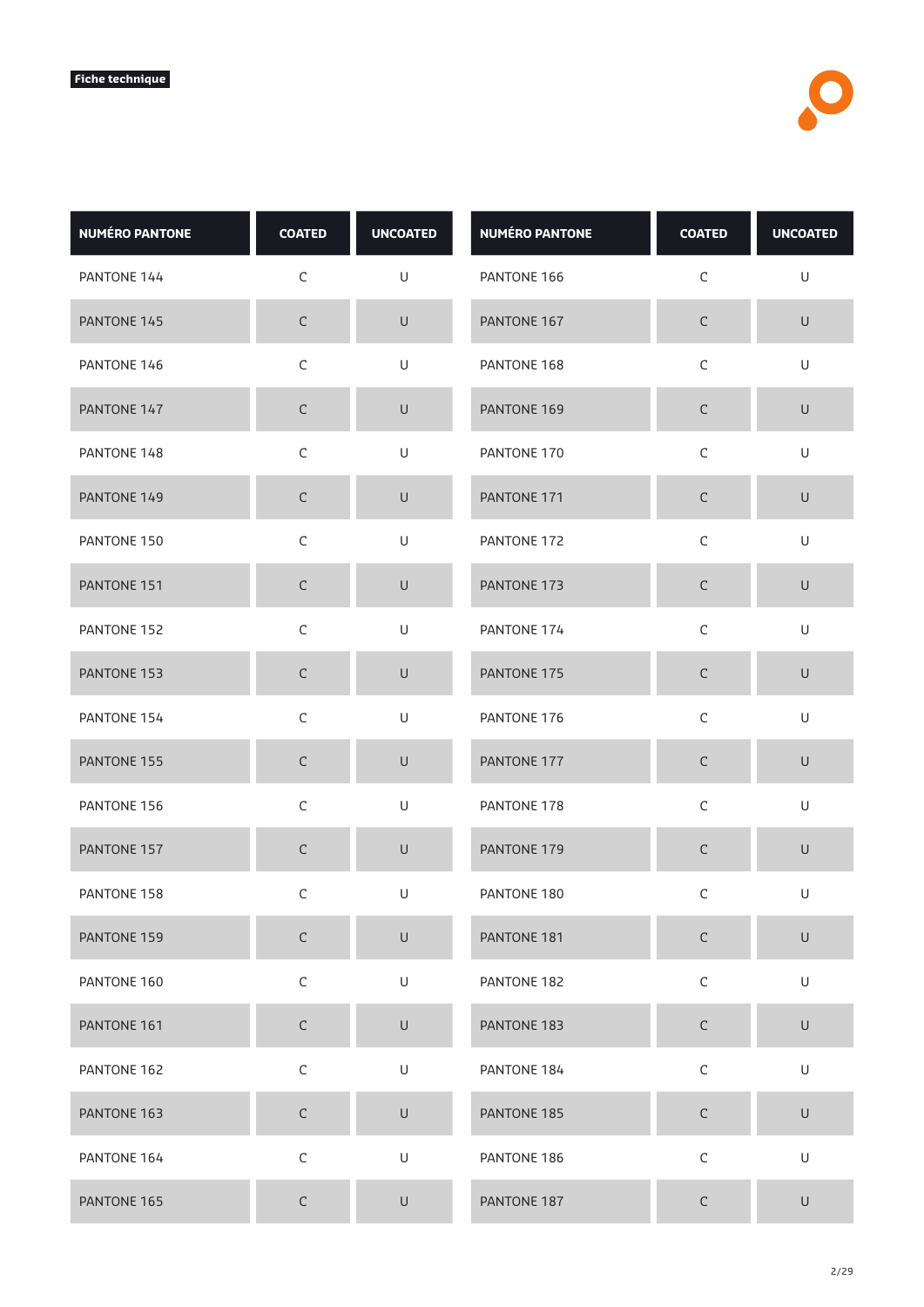| <b>NUMÉRO PANTONE</b> | <b>COATED</b> | <b>UNCOATED</b>                                                                                            | <b>NUMÉRO PANTONE</b> | <b>COATED</b> | <b>UNCOATED</b> |
|-----------------------|---------------|------------------------------------------------------------------------------------------------------------|-----------------------|---------------|-----------------|
| PANTONE 188           | $\mathsf C$   | U                                                                                                          | PANTONE 210           | $\mathsf C$   | $\mathsf U$     |
| PANTONE 189           | $\mathsf C$   | $\sf U$                                                                                                    | PANTONE 211           | $\mathsf C$   | $\sf U$         |
| PANTONE 190           | $\mathsf C$   | U                                                                                                          | PANTONE 212           | $\mathsf C$   | U               |
| PANTONE 191           | $\mathsf C$   | U                                                                                                          | PANTONE 213           | C             | $\cup$          |
| PANTONE 192           | $\mathsf C$   | U                                                                                                          | PANTONE 214           | $\mathsf C$   | $\mathsf U$     |
| PANTONE 193           | $\mathsf C$   | $\cup$                                                                                                     | PANTONE 215           | $\mathsf C$   | U               |
| PANTONE 194           | $\mathsf C$   | U                                                                                                          | PANTONE 216           | $\mathsf C$   | U               |
| PANTONE 195           | $\mathsf C$   | $\cup$                                                                                                     | PANTONE 217           | $\mathsf C$   | $\sf U$         |
| PANTONE 196           | $\mathsf C$   | U                                                                                                          | PANTONE 218           | $\mathsf C$   | $\mathsf U$     |
| PANTONE 197           | $\mathsf C$   | $\cup$                                                                                                     | PANTONE 219           | $\mathsf C$   | $\sf U$         |
| PANTONE 198           | $\mathsf C$   | U                                                                                                          | PANTONE 220           | $\mathsf C$   | U               |
| PANTONE 199           | $\mathsf C$   | $\cup$                                                                                                     | PANTONE 221           | C             | $\sf U$         |
| PANTONE 200           | $\mathsf C$   | U                                                                                                          | PANTONE 222           | $\mathsf C$   | U               |
| PANTONE 201           | $\mathsf C$   | $\cup$                                                                                                     | PANTONE 223           | $\mathsf C$   | U               |
| PANTONE 202           | $\mathsf C$   | U                                                                                                          | PANTONE 224           | $\mathsf C$   | U               |
| PANTONE 203           | $\mathsf C$   | $\cup$                                                                                                     | PANTONE 225           | $\mathsf C$   | $\sf U$         |
| PANTONE 204           | $\mathsf C$   | U                                                                                                          | PANTONE 226           | $\mathsf C$   | U               |
| PANTONE 205           | $\mathsf C$   | $\cup$                                                                                                     | PANTONE 227           | $\mathsf C$   | $\mathsf U$     |
| PANTONE 206           | $\mathsf C$   | $\mathsf{U}% _{T}=\mathsf{U}_{T}\!\left( a,b\right) ,\ \mathsf{U}_{T}=\mathsf{U}_{T}\!\left( a,b\right) ,$ | PANTONE 228           | $\mathsf C$   | U               |
| PANTONE 207           | $\mathsf C$   | $\mathsf U$                                                                                                | PANTONE 229           | $\mathsf C$   | $\sf U$         |
| PANTONE 208           | $\mathsf C$   | $\mathsf{U}% _{T}=\mathsf{U}_{T}\!\left( a,b\right) ,\ \mathsf{U}_{T}=\mathsf{U}_{T}\!\left( a,b\right) ,$ | PANTONE 230           | $\mathsf C$   | U               |
| PANTONE 209           | $\mathsf C$   | U                                                                                                          | PANTONE 231           | C             | U               |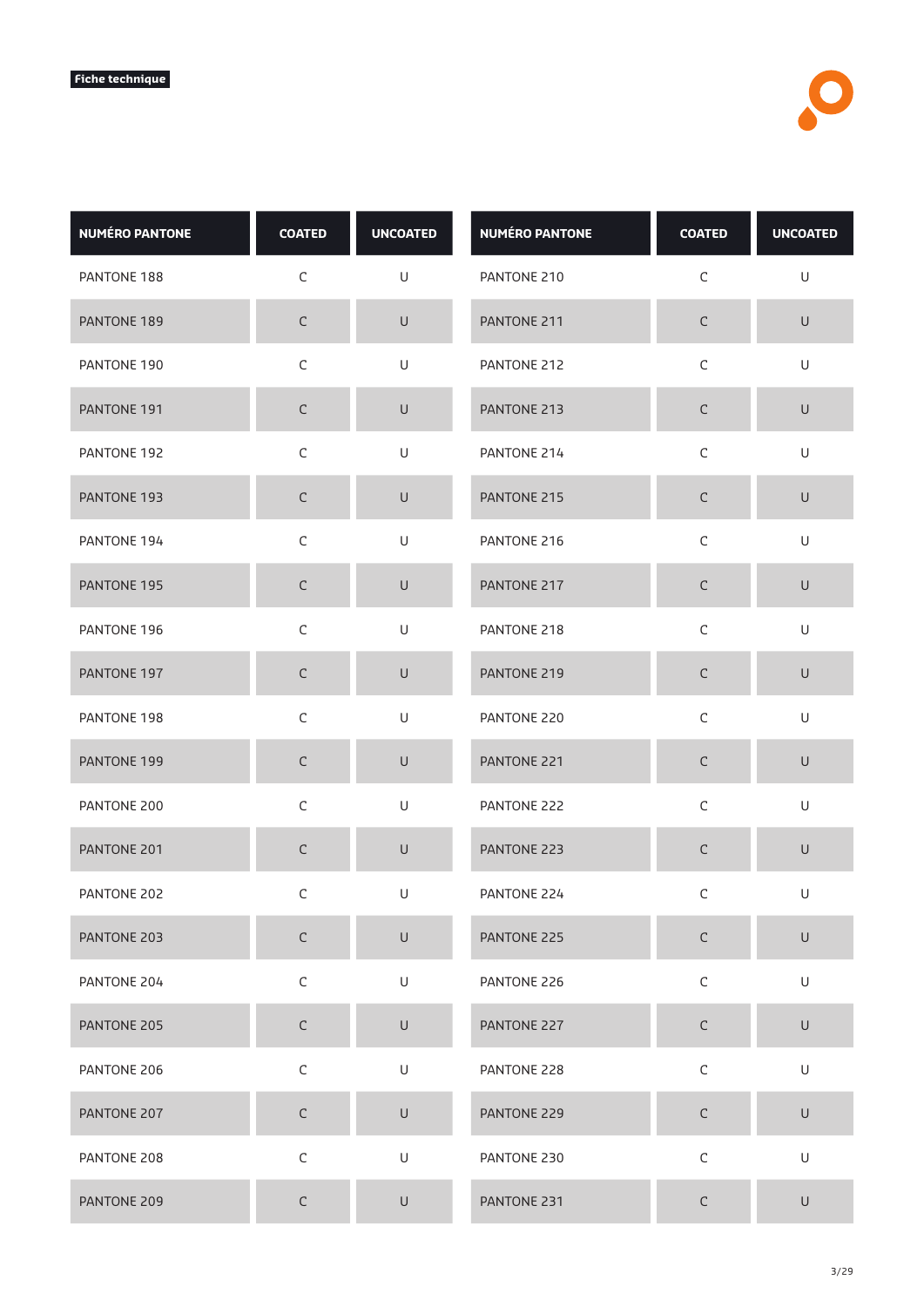| <b>NUMÉRO PANTONE</b> | <b>COATED</b> | <b>UNCOATED</b> | <b>NUMÉRO PANTONE</b> | <b>COATED</b> | <b>UNCOATED</b> |
|-----------------------|---------------|-----------------|-----------------------|---------------|-----------------|
| PANTONE 232           | $\mathsf C$   | U               | PANTONE 254           | $\mathsf C$   | U               |
| PANTONE 233           | $\mathsf C$   | $\sf U$         | PANTONE 255           | $\mathsf C$   | $\sf U$         |
| PANTONE 234           | $\mathsf C$   | U               | PANTONE 256           | $\mathsf C$   | U               |
| PANTONE 235           | $\mathsf C$   | $\cup$          | PANTONE 257           | С             | $\cup$          |
| PANTONE 236           | $\mathsf C$   | $\mathsf U$     | PANTONE 258           | $\mathsf C$   | $\sf U$         |
| PANTONE 237           | $\mathsf C$   | $\sf U$         | PANTONE 259           | $\mathsf C$   | $\sf U$         |
| PANTONE 238           | $\mathsf C$   | U               | PANTONE 260           | $\mathsf C$   | U               |
| PANTONE 239           | $\mathsf C$   | $\sf U$         | PANTONE 261           | $\mathsf C$   | $\sf U$         |
| PANTONE 240           | $\mathsf C$   | $\sf U$         | PANTONE 262           | $\mathsf C$   | $\cup$          |
| PANTONE 241           | $\mathsf C$   | $\sf U$         | PANTONE 263           | $\mathsf C$   | $\sf U$         |
| PANTONE 242           | $\mathsf C$   | U               | PANTONE 264           | $\mathsf C$   | U               |
| PANTONE 243           | C             | $\cup$          | PANTONE 265           | $\mathsf C$   | $\sf U$         |
| PANTONE 244           | $\mathsf C$   | U               | PANTONE 266           | $\mathsf C$   | U               |
| PANTONE 245           | $\mathsf C$   | $\mathsf U$     | PANTONE 267           | $\mathsf C$   | $\sf U$         |
| PANTONE 246           | $\mathsf C$   | U               | PANTONE 268           | C             | U               |
| PANTONE 247           | $\mathsf C$   | $\sf U$         | PANTONE 269           | $\mathsf C$   | $\sf U$         |
| PANTONE 248           | $\mathsf C$   | U               | PANTONE 270           | $\mathsf C$   | U               |
| PANTONE 249           | $\mathsf C$   | $\mathsf U$     | PANTONE 271           | $\mathsf C$   | $\mathsf U$     |
| PANTONE 250           | $\mathsf C$   | $\mathsf U$     | PANTONE 272           | $\mathsf C$   | U               |
| PANTONE 251           | $\mathsf C$   | $\sf U$         | PANTONE 273           | $\mathsf C$   | $\sf U$         |
| PANTONE 252           | $\mathsf C$   | U               | PANTONE 274           | $\mathsf C$   | U               |
| PANTONE 253           | $\mathsf C$   | $\sf U$         | PANTONE 275           | С             | $\sf U$         |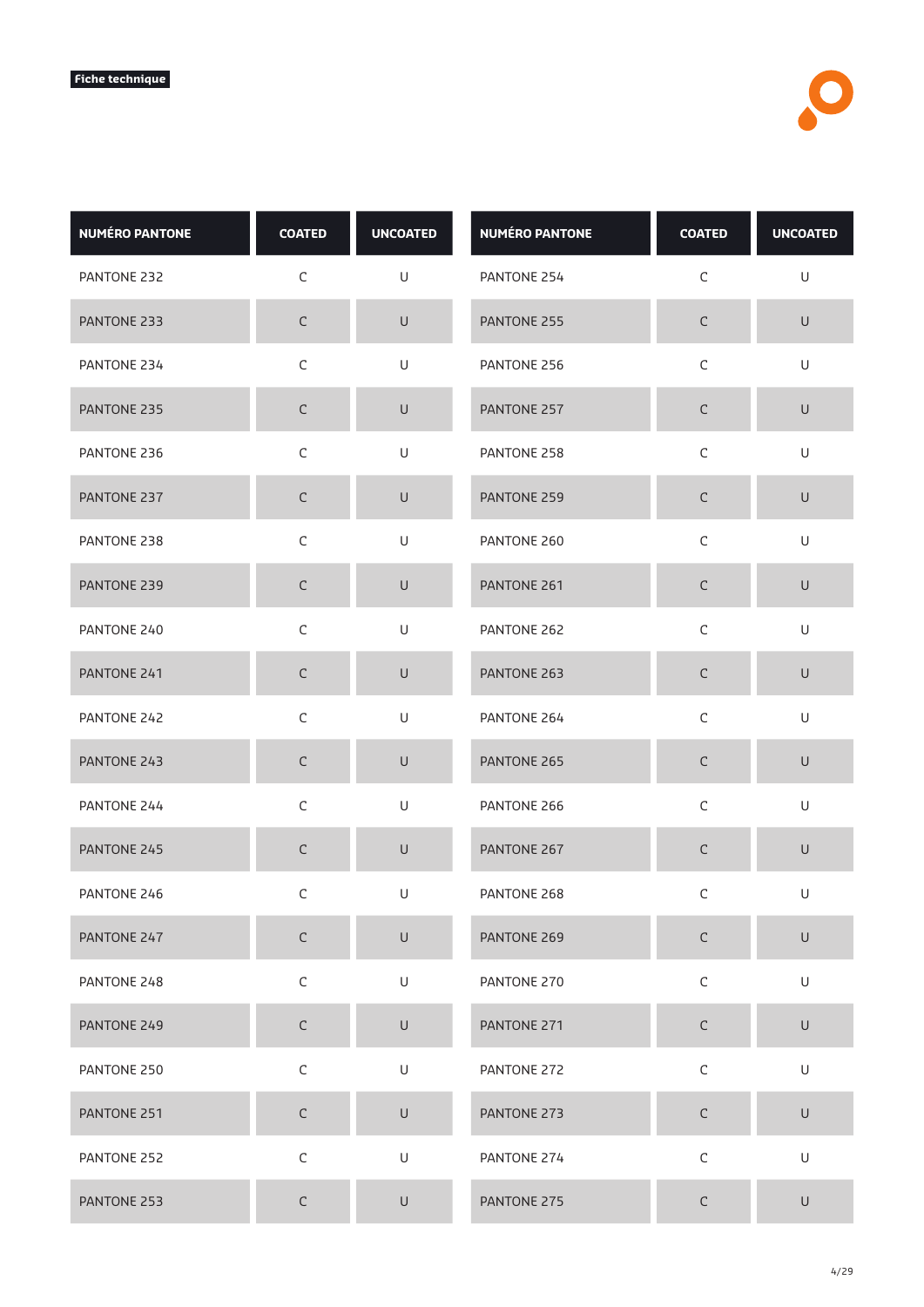| <b>NUMÉRO PANTONE</b> | <b>COATED</b> | <b>UNCOATED</b> | <b>NUMÉRO PANTONE</b> | <b>COATED</b> | <b>UNCOATED</b>                                                                                            |
|-----------------------|---------------|-----------------|-----------------------|---------------|------------------------------------------------------------------------------------------------------------|
| PANTONE 276           | $\mathsf C$   | U               | PANTONE 298           | $\mathsf C$   | $\sf U$                                                                                                    |
| PANTONE 277           | $\mathsf C$   | U               | PANTONE 299           | $\mathsf C$   | $\sf U$                                                                                                    |
| PANTONE 278           | $\mathsf C$   | U               | PANTONE 300           | $\mathsf C$   | U                                                                                                          |
| PANTONE 279           | $\mathsf C$   | U               | PANTONE 301           | $\mathsf C$   | $\cup$                                                                                                     |
| PANTONE 280           | $\mathsf C$   | U               | PANTONE 302           | $\mathsf C$   | U                                                                                                          |
| PANTONE 281           | $\mathsf C$   | $\sf U$         | PANTONE 303           | $\mathsf C$   | $\mathsf U$                                                                                                |
| PANTONE 282           | $\mathsf C$   | U               | PANTONE 304           | $\mathsf C$   | U                                                                                                          |
| PANTONE 283           | $\mathsf C$   | $\mathsf U$     | PANTONE 305           | $\mathsf C$   | $\sf U$                                                                                                    |
| PANTONE 284           | $\mathsf C$   | U               | PANTONE 306           | $\mathsf C$   | $\mathsf{U}% _{T}=\mathsf{U}_{T}\!\left( a,b\right) ,\ \mathsf{U}_{T}=\mathsf{U}_{T}\!\left( a,b\right) ,$ |
| PANTONE 285           | $\mathsf C$   | $\sf U$         | PANTONE 307           | $\mathsf C$   | $\sf U$                                                                                                    |
| PANTONE 286           | $\mathsf C$   | U               | PANTONE 308           | $\mathsf C$   | U                                                                                                          |
| PANTONE 287           | $\mathsf C$   | $\cup$          | PANTONE 309           | $\mathsf C$   | $\sf U$                                                                                                    |
| PANTONE 288           | $\mathsf C$   | U               | PANTONE 310           | $\mathsf C$   | U                                                                                                          |
| PANTONE 289           | $\mathsf C$   | $\cup$          | PANTONE 311           | $\mathsf C$   | $\sf U$                                                                                                    |
| PANTONE 290           | $\mathsf C$   | U               | PANTONE 312           | $\mathsf C$   | U                                                                                                          |
| PANTONE 291           | $\mathsf C$   | $\sf U$         | PANTONE 313           | $\mathsf C$   | $\sf U$                                                                                                    |
| PANTONE 292           | $\mathsf C$   | U               | PANTONE 314           | $\mathsf C$   | U                                                                                                          |
| PANTONE 293           | $\mathsf C$   | $\mathsf U$     | PANTONE 315           | $\mathsf C$   | $\mathsf U$                                                                                                |
| PANTONE 294           | $\mathsf C$   | $\mathsf U$     | PANTONE 316           | $\mathsf C$   | U                                                                                                          |
| PANTONE 295           | $\mathsf C$   | $\sf U$         | PANTONE 318           | $\mathsf C$   | $\sf U$                                                                                                    |
| PANTONE 296           | $\mathsf C$   | U               | PANTONE 319           | $\mathsf C$   | U                                                                                                          |
| PANTONE 297           | $\mathsf C$   | U               | PANTONE 320           | С             | $\sf U$                                                                                                    |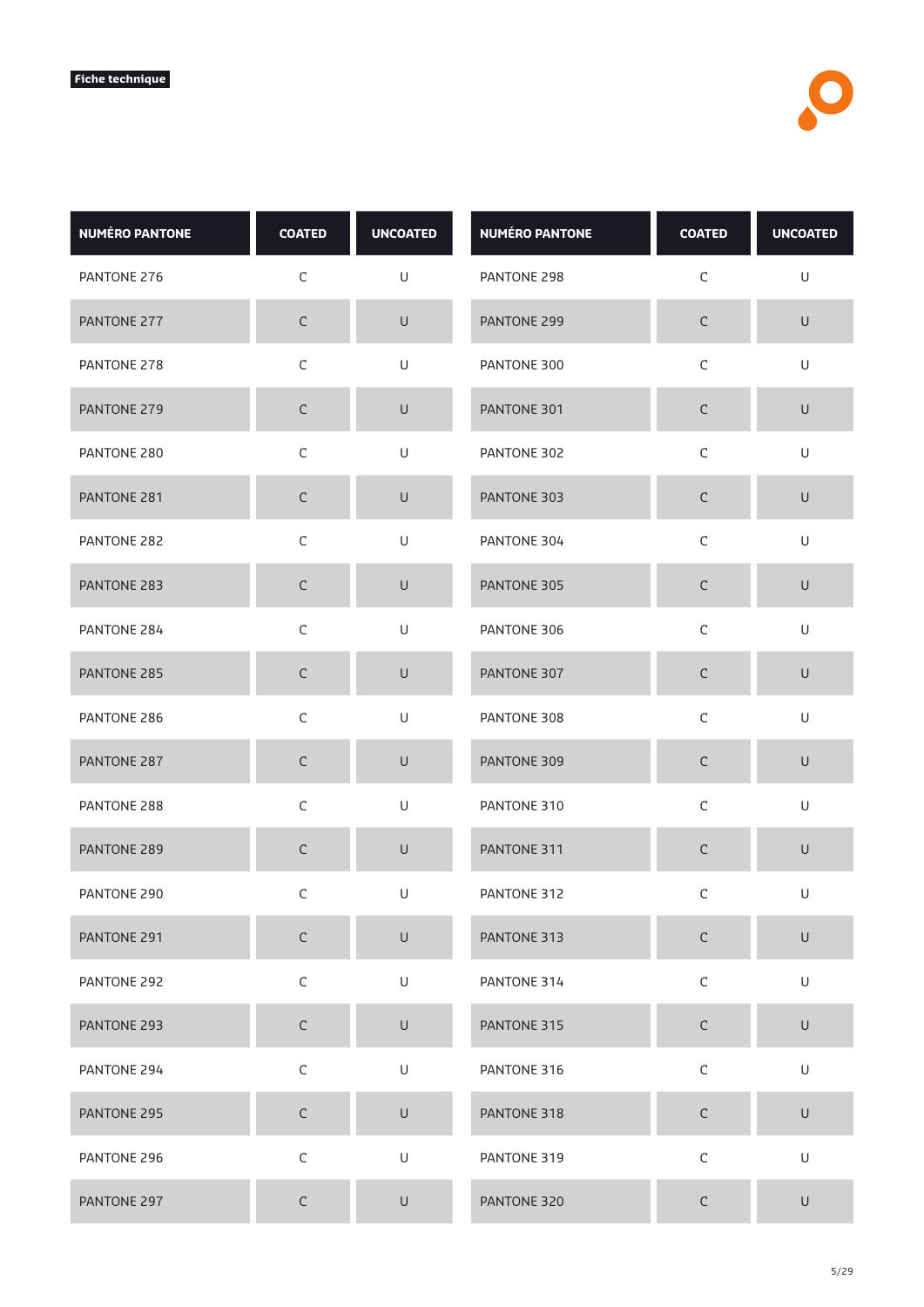| <b>NUMÉRO PANTONE</b> | <b>COATED</b> | <b>UNCOATED</b>                                                                                            | <b>NUMÉRO PANTONE</b> | <b>COATED</b> | <b>UNCOATED</b> |
|-----------------------|---------------|------------------------------------------------------------------------------------------------------------|-----------------------|---------------|-----------------|
| PANTONE 321           | $\mathsf C$   | U                                                                                                          | PANTONE 343           | $\mathsf C$   | U               |
| PANTONE 322           | $\mathsf C$   | $\sf U$                                                                                                    | PANTONE 344           | $\mathsf C$   | $\sf U$         |
| PANTONE 323           | $\mathsf C$   | U                                                                                                          | PANTONE 345           | $\mathsf C$   | U               |
| PANTONE 324           | $\mathsf C$   | U                                                                                                          | PANTONE 346           | C             | $\cup$          |
| PANTONE 325           | $\mathsf C$   | U                                                                                                          | PANTONE 347           | $\mathsf C$   | $\sf U$         |
| PANTONE 326           | $\mathsf C$   | $\cup$                                                                                                     | PANTONE 348           | $\mathsf C$   | U               |
| PANTONE 327           | $\mathsf C$   | U                                                                                                          | PANTONE 349           | $\mathsf C$   | U               |
| PANTONE 328           | $\mathsf C$   | $\cup$                                                                                                     | PANTONE 350           | $\mathsf C$   | $\sf U$         |
| PANTONE 329           | $\mathsf C$   | U                                                                                                          | PANTONE 351           | $\mathsf C$   | $\mathsf U$     |
| PANTONE 330           | $\mathsf C$   | $\cup$                                                                                                     | PANTONE 352           | $\mathsf C$   | $\sf U$         |
| PANTONE 331           | $\mathsf C$   | U                                                                                                          | PANTONE 353           | $\mathsf C$   | U               |
| PANTONE 332           | $\mathsf C$   | $\cup$                                                                                                     | PANTONE 354           | C             | $\sf U$         |
| PANTONE 333           | $\mathsf C$   | U                                                                                                          | PANTONE 355           | $\mathsf C$   | U               |
| PANTONE 334           | $\mathsf C$   | $\cup$                                                                                                     | PANTONE 356           | C             | U               |
| PANTONE 335           | С             | U                                                                                                          | PANTONE 357           | $\mathsf C$   | U               |
| PANTONE 336           | $\mathsf C$   | $\cup$                                                                                                     | PANTONE 358           | $\mathsf C$   | $\sf U$         |
| PANTONE 337           | $\mathsf C$   | U                                                                                                          | PANTONE 359           | $\mathsf C$   | U               |
| PANTONE 338           | $\mathsf C$   | $\cup$                                                                                                     | PANTONE 360           | $\mathsf C$   | $\mathsf U$     |
| PANTONE 339           | $\mathsf C$   | $\mathsf{U}% _{T}=\mathsf{U}_{T}\!\left( a,b\right) ,\ \mathsf{U}_{T}=\mathsf{U}_{T}\!\left( a,b\right) ,$ | PANTONE 361           | $\mathsf C$   | U               |
| PANTONE 340           | $\mathsf C$   | $\mathsf U$                                                                                                | PANTONE 362           | $\mathsf C$   | $\sf U$         |
| PANTONE 341           | $\mathsf C$   | $\mathsf{U}% _{T}=\mathsf{U}_{T}\!\left( a,b\right) ,\ \mathsf{U}_{T}=\mathsf{U}_{T}\!\left( a,b\right) ,$ | PANTONE 363           | $\mathsf C$   | U               |
| PANTONE 342           | $\mathsf C$   | $\sf U$                                                                                                    | PANTONE 364           | C             | U               |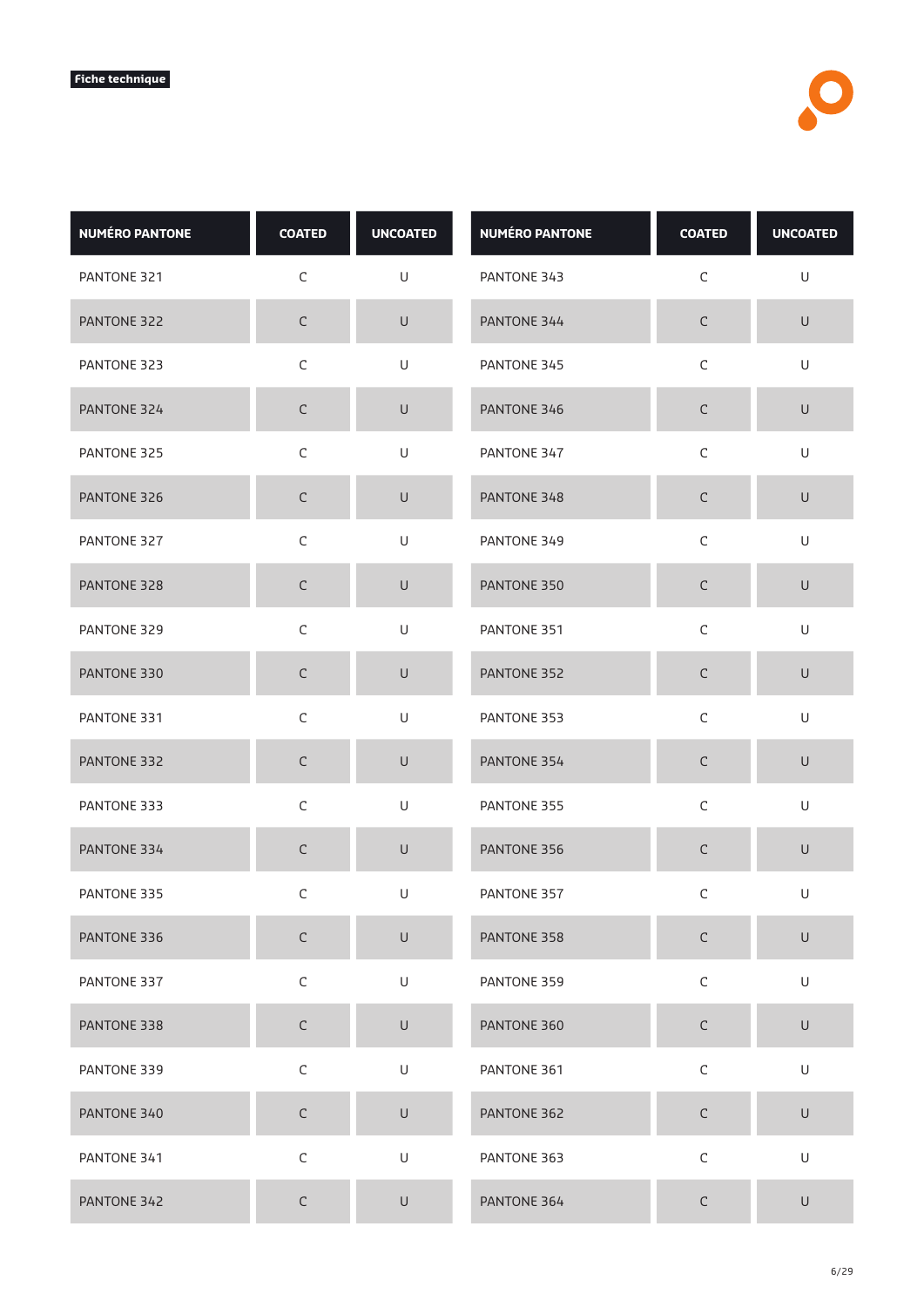| <b>NUMÉRO PANTONE</b> | <b>COATED</b> | <b>UNCOATED</b>                                                                                            | <b>NUMÉRO PANTONE</b> | <b>COATED</b> | <b>UNCOATED</b> |
|-----------------------|---------------|------------------------------------------------------------------------------------------------------------|-----------------------|---------------|-----------------|
| PANTONE 365           | $\mathsf C$   | U                                                                                                          | PANTONE 387           | $\mathsf C$   | U               |
| PANTONE 366           | $\mathsf C$   | $\sf U$                                                                                                    | PANTONE 388           | $\mathsf C$   | $\sf U$         |
| PANTONE 367           | $\mathsf C$   | U                                                                                                          | PANTONE 389           | $\mathsf C$   | U               |
| PANTONE 368           | $\mathsf C$   | U                                                                                                          | PANTONE 390           | C             | $\cup$          |
| PANTONE 369           | $\mathsf C$   | U                                                                                                          | PANTONE 392           | $\mathsf C$   | $\sf U$         |
| PANTONE 370           | $\mathsf C$   | $\cup$                                                                                                     | PANTONE 393           | $\mathsf C$   | U               |
| PANTONE 371           | $\mathsf C$   | U                                                                                                          | PANTONE 394           | $\mathsf C$   | U               |
| PANTONE 372           | $\mathsf C$   | $\cup$                                                                                                     | PANTONE 395           | $\mathsf C$   | $\sf U$         |
| PANTONE 373           | $\mathsf C$   | U                                                                                                          | PANTONE 396           | $\mathsf C$   | $\mathsf U$     |
| PANTONE 374           | $\mathsf C$   | $\cup$                                                                                                     | PANTONE 397           | $\mathsf C$   | $\sf U$         |
| PANTONE 375           | $\mathsf C$   | U                                                                                                          | PANTONE 398           | $\mathsf C$   | U               |
| PANTONE 376           | $\mathsf C$   | $\cup$                                                                                                     | PANTONE 399           | C             | $\sf U$         |
| PANTONE 377           | $\mathsf C$   | U                                                                                                          | PANTONE 400           | $\mathsf C$   | U               |
| PANTONE 378           | $\mathsf C$   | $\cup$                                                                                                     | PANTONE 401           | C             | U               |
| PANTONE 379           | С             | U                                                                                                          | PANTONE 402           | $\mathsf C$   | U               |
| PANTONE 380           | $\mathsf C$   | $\cup$                                                                                                     | PANTONE 403           | $\mathsf C$   | $\sf U$         |
| PANTONE 381           | $\mathsf C$   | U                                                                                                          | PANTONE 404           | $\mathsf C$   | U               |
| PANTONE 382           | $\mathsf C$   | $\cup$                                                                                                     | PANTONE 405           | $\mathsf C$   | $\mathsf U$     |
| PANTONE 383           | $\mathsf C$   | $\mathsf{U}% _{T}=\mathsf{U}_{T}\!\left( a,b\right) ,\ \mathsf{U}_{T}=\mathsf{U}_{T}\!\left( a,b\right) ,$ | PANTONE 406           | $\mathsf C$   | U               |
| PANTONE 384           | $\mathsf C$   | $\mathsf U$                                                                                                | PANTONE 407           | $\mathsf C$   | $\sf U$         |
| PANTONE 385           | $\mathsf C$   | $\mathsf{U}% _{T}=\mathsf{U}_{T}\!\left( a,b\right) ,\ \mathsf{U}_{T}=\mathsf{U}_{T}\!\left( a,b\right) ,$ | PANTONE 408           | $\mathsf C$   | $\mathsf U$     |
| PANTONE 386           | $\mathsf C$   | $\sf U$                                                                                                    | PANTONE 409           | C             | $\cup$          |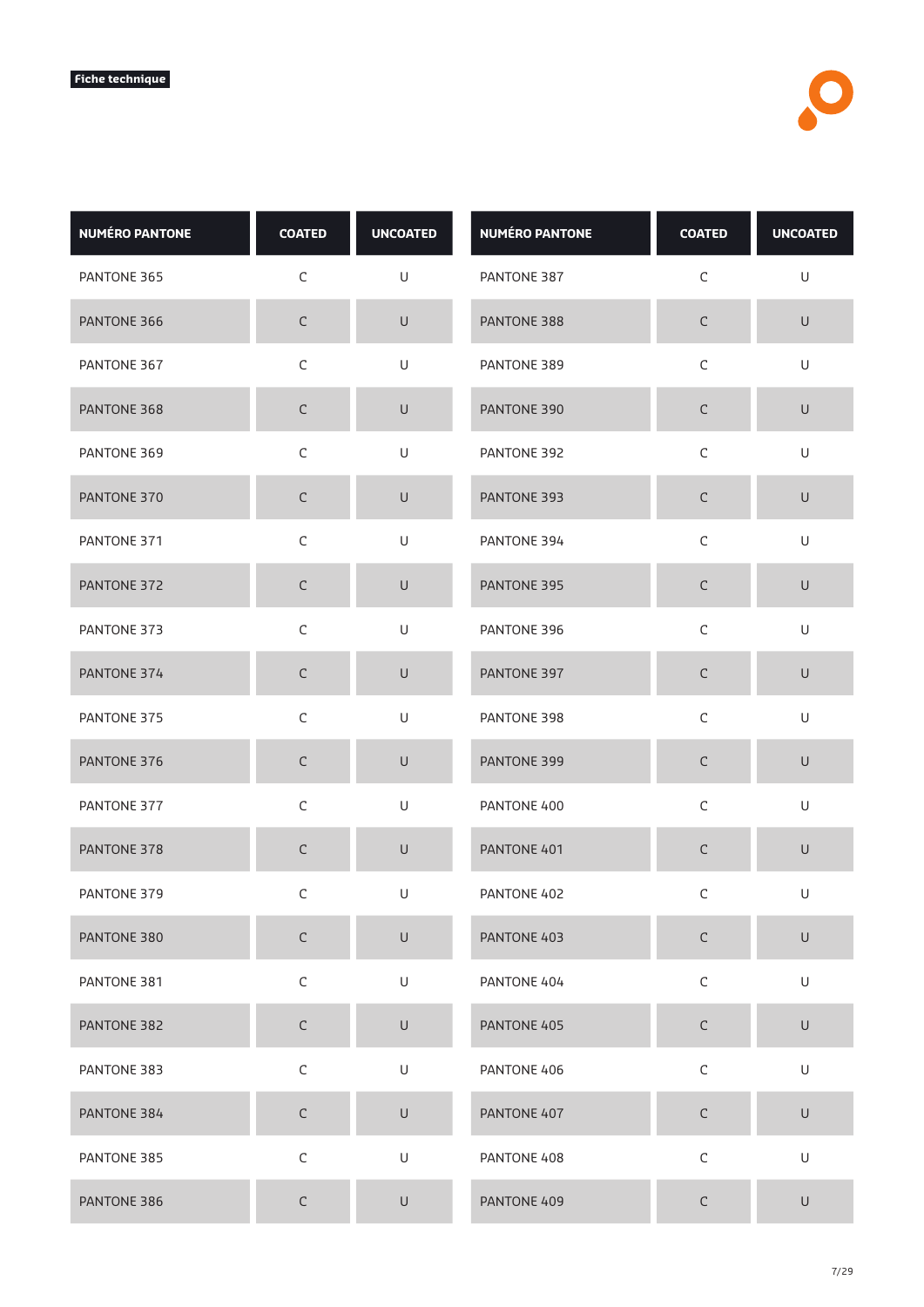| <b>NUMÉRO PANTONE</b> | <b>COATED</b> | <b>UNCOATED</b>                                                                                            | <b>NUMÉRO PANTONE</b> | <b>COATED</b> | <b>UNCOATED</b> |
|-----------------------|---------------|------------------------------------------------------------------------------------------------------------|-----------------------|---------------|-----------------|
| PANTONE 410           | $\mathsf C$   | U                                                                                                          | PANTONE 432           | $\mathsf C$   | $\mathsf U$     |
| PANTONE 411           | $\mathsf C$   | $\sf U$                                                                                                    | PANTONE 433           | $\mathsf C$   | $\sf U$         |
| PANTONE 412           | $\mathsf C$   | U                                                                                                          | PANTONE 434           | $\mathsf C$   | U               |
| PANTONE 413           | $\mathsf C$   | U                                                                                                          | PANTONE 435           | C             | $\cup$          |
| PANTONE 414           | $\mathsf C$   | U                                                                                                          | PANTONE 436           | $\mathsf C$   | $\sf U$         |
| PANTONE 415           | $\mathsf C$   | $\cup$                                                                                                     | PANTONE 437           | $\mathsf C$   | U               |
| PANTONE 416           | $\mathsf C$   | U                                                                                                          | PANTONE 438           | $\mathsf C$   | U               |
| PANTONE 417           | $\mathsf C$   | $\cup$                                                                                                     | PANTONE 439           | $\mathsf C$   | $\sf U$         |
| PANTONE 418           | $\mathsf C$   | U                                                                                                          | PANTONE 440           | $\mathsf C$   | $\mathsf U$     |
| PANTONE 419           | $\mathsf C$   | $\cup$                                                                                                     | PANTONE 441           | $\mathsf C$   | $\sf U$         |
| PANTONE 420           | $\mathsf C$   | U                                                                                                          | PANTONE 442           | $\mathsf C$   | U               |
| PANTONE 421           | $\mathsf C$   | $\cup$                                                                                                     | PANTONE 443           | C             | $\sf U$         |
| PANTONE 422           | $\mathsf C$   | U                                                                                                          | PANTONE 444           | $\mathsf C$   | U               |
| PANTONE 423           | $\mathsf C$   | $\cup$                                                                                                     | PANTONE 445           | $\mathsf C$   | $\sf U$         |
| PANTONE 424           | $\mathsf C$   | U                                                                                                          | PANTONE 446           | $\mathsf C$   | U               |
| PANTONE 425           | $\mathsf C$   | $\cup$                                                                                                     | PANTONE 447           | $\mathsf C$   | $\sf U$         |
| PANTONE 426           | $\mathsf C$   | U                                                                                                          | PANTONE 448           | $\mathsf C$   | U               |
| PANTONE 427           | $\mathsf C$   | $\cup$                                                                                                     | PANTONE 449           | $\mathsf C$   | $\mathsf U$     |
| PANTONE 428           | $\mathsf C$   | $\mathsf{U}% _{T}=\mathsf{U}_{T}\!\left( a,b\right) ,\ \mathsf{U}_{T}=\mathsf{U}_{T}\!\left( a,b\right) ,$ | PANTONE 450           | $\mathsf C$   | U               |
| PANTONE 429           | $\mathsf C$   | $\mathsf U$                                                                                                | PANTONE 451           | $\mathsf C$   | $\sf U$         |
| PANTONE 430           | $\mathsf C$   | $\mathsf{U}% _{T}=\mathsf{U}_{T}\!\left( a,b\right) ,\ \mathsf{U}_{T}=\mathsf{U}_{T}\!\left( a,b\right) ,$ | PANTONE 452           | $\mathsf C$   | $\mathsf U$     |
| PANTONE 431           | $\mathsf C$   | U                                                                                                          | PANTONE 453           | $\mathsf C$   | $\cup$          |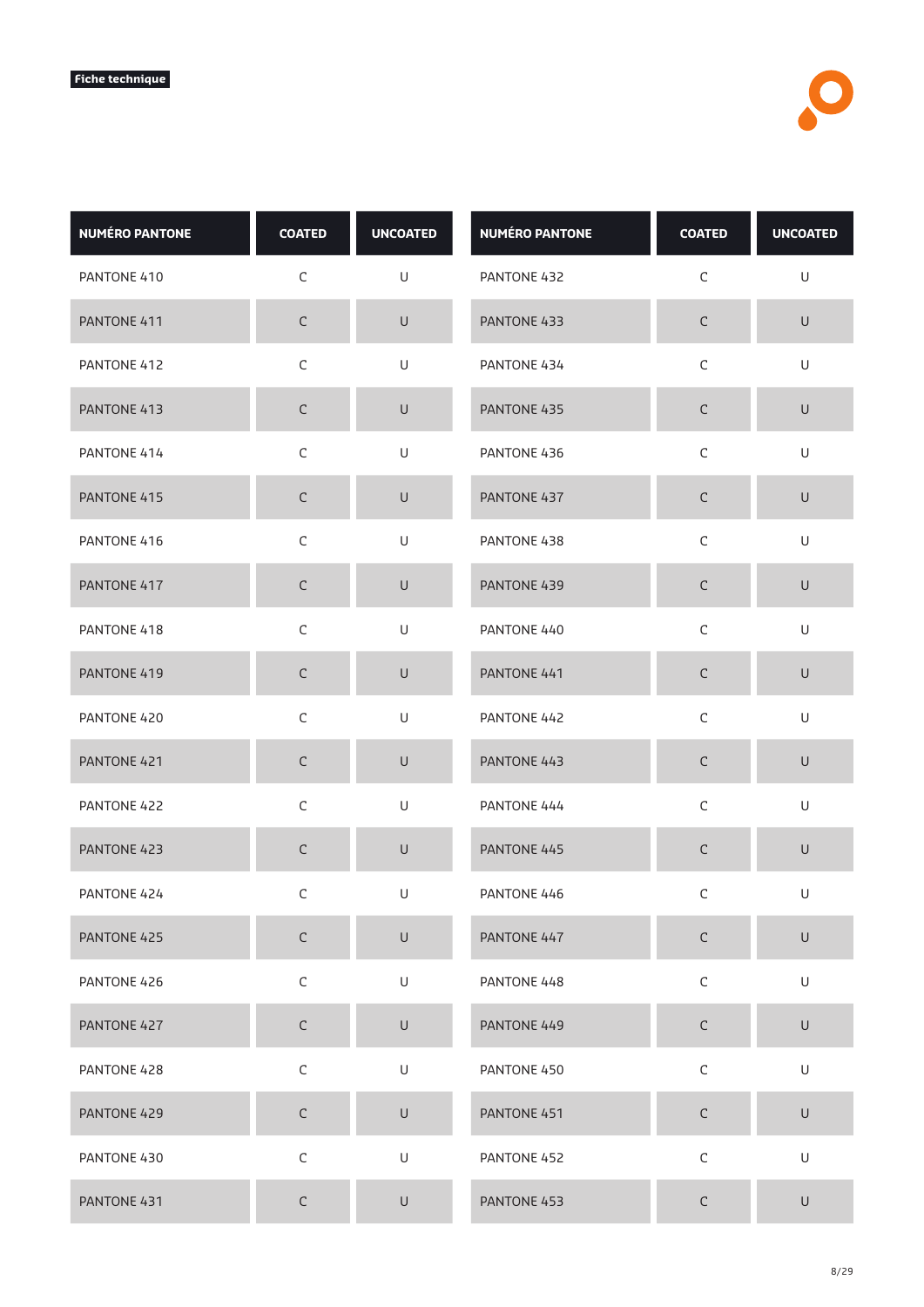| <b>NUMÉRO PANTONE</b> | <b>COATED</b> | <b>UNCOATED</b> | <b>NUMÉRO PANTONE</b> | <b>COATED</b> | <b>UNCOATED</b> |
|-----------------------|---------------|-----------------|-----------------------|---------------|-----------------|
| PANTONE 454           | $\mathsf C$   | U               | PANTONE 476           | $\mathsf C$   | $\cup$          |
| PANTONE 455           | $\mathsf C$   | $\sf U$         | PANTONE 477           | $\mathsf C$   | $\mathsf U$     |
| PANTONE 456           | $\mathsf C$   | U               | PANTONE 478           | $\mathsf C$   | U               |
| PANTONE 457           | $\mathsf C$   | $\cup$          | PANTONE 479           | С             | $\cup$          |
| PANTONE 458           | $\mathsf C$   | $\mathsf U$     | PANTONE 480           | $\mathsf C$   | $\sf U$         |
| PANTONE 459           | $\mathsf C$   | $\sf U$         | PANTONE 481           | $\mathsf C$   | $\sf U$         |
| PANTONE 460           | $\mathsf C$   | U               | PANTONE 482           | $\mathsf C$   | U               |
| PANTONE 461           | $\mathsf C$   | $\sf U$         | PANTONE 483           | $\mathsf C$   | $\sf U$         |
| PANTONE 462           | $\mathsf C$   | $\sf U$         | PANTONE 484           | $\mathsf C$   | $\cup$          |
| PANTONE 463           | $\mathsf C$   | $\sf U$         | PANTONE 485           | $\mathsf C$   | $\sf U$         |
| PANTONE 464           | $\mathsf C$   | U               | PANTONE 486           | $\mathsf C$   | U               |
| PANTONE 465           | C             | $\cup$          | PANTONE 487           | $\mathsf C$   | $\sf U$         |
| PANTONE 466           | $\mathsf C$   | U               | PANTONE 488           | $\mathsf C$   | U               |
| PANTONE 467           | $\mathsf C$   | $\mathsf U$     | PANTONE 489           | $\mathsf C$   | $\mathsf U$     |
| PANTONE 468           | $\mathsf C$   | U               | PANTONE 490           | C             | U               |
| PANTONE 469           | $\mathsf C$   | $\sf U$         | PANTONE 491           | $\mathsf C$   | $\sf U$         |
| PANTONE 470           | $\mathsf C$   | $\mathsf U$     | PANTONE 492           | $\mathsf C$   | U               |
| PANTONE 471           | $\mathsf C$   | $\mathsf U$     | PANTONE 493           | $\mathsf C$   | $\mathsf U$     |
| PANTONE 472           | $\mathsf C$   | $\mathsf U$     | PANTONE 494           | $\mathsf C$   | U               |
| PANTONE 473           | $\mathsf C$   | $\sf U$         | PANTONE 495           | $\mathsf C$   | $\sf U$         |
| PANTONE 474           | $\mathsf C$   | $\mathsf U$     | PANTONE 496           | $\mathsf C$   | U               |
| PANTONE 475           | $\mathsf C$   | U               | PANTONE 497           | C             | $\sf U$         |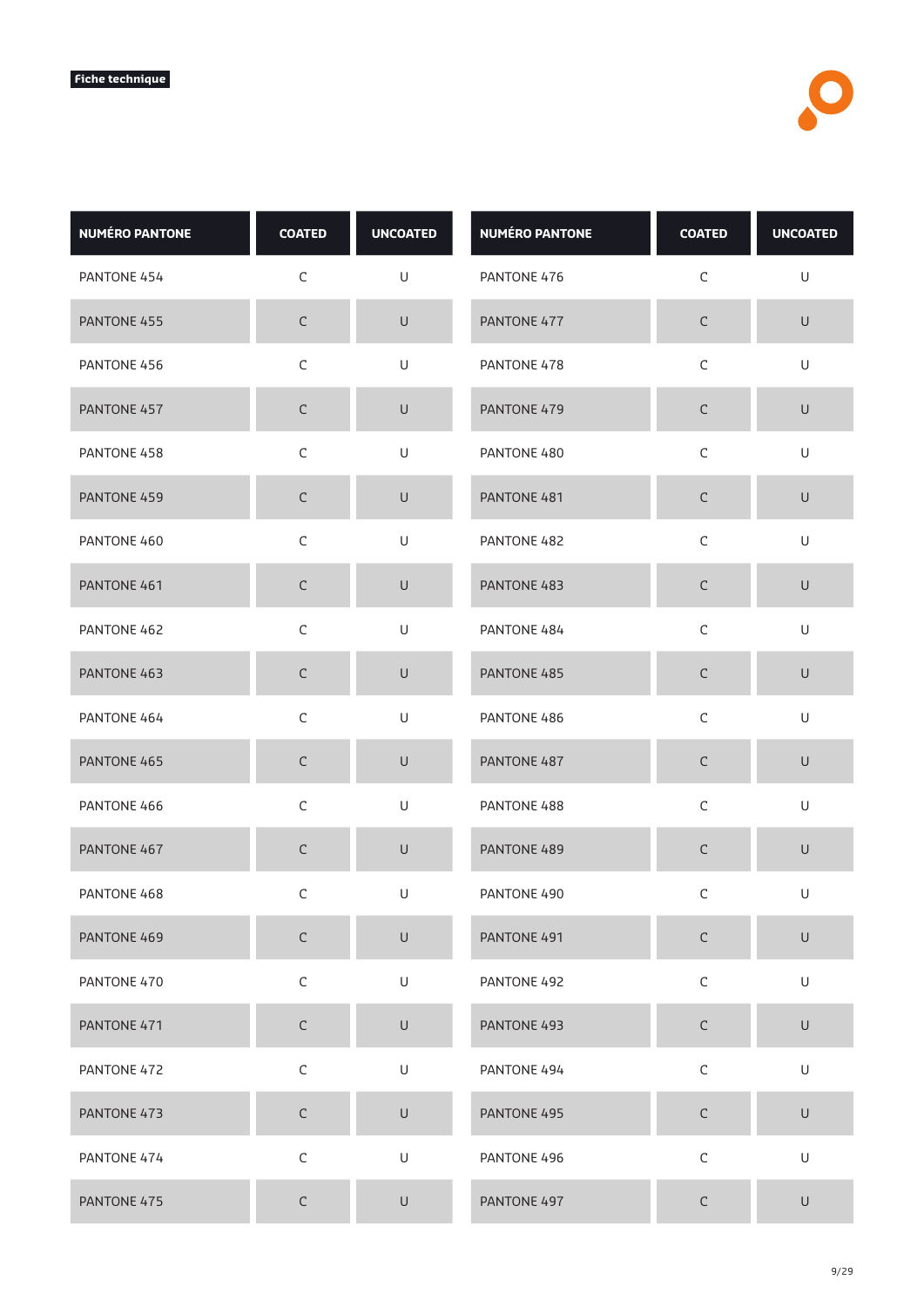| <b>NUMÉRO PANTONE</b> | <b>COATED</b> | <b>UNCOATED</b> | <b>NUMÉRO PANTONE</b> | <b>COATED</b> | <b>UNCOATED</b> |
|-----------------------|---------------|-----------------|-----------------------|---------------|-----------------|
| PANTONE 498           | $\mathsf C$   | U               | PANTONE 521           | $\mathsf C$   | U               |
| PANTONE 499           | $\mathsf C$   | $\sf U$         | PANTONE 522           | $\mathsf C$   | $\mathsf U$     |
| PANTONE 500           | $\mathsf C$   | U               | PANTONE 523           | $\mathsf C$   | U               |
| PANTONE 501           | $\mathsf C$   | $\cup$          | PANTONE 524           | С             | $\cup$          |
| PANTONE 502           | $\mathsf C$   | $\mathsf U$     | PANTONE 525           | $\mathsf C$   | U               |
| PANTONE 503           | $\mathsf C$   | $\sf U$         | PANTONE 526           | $\mathsf C$   | $\sf U$         |
| PANTONE 504           | $\mathsf C$   | U               | PANTONE 527           | $\mathsf C$   | U               |
| PANTONE 505           | $\mathsf C$   | $\sf U$         | PANTONE 528           | $\mathsf C$   | $\sf U$         |
| PANTONE 506           | $\mathsf C$   | $\mathsf U$     | PANTONE 529           | $\mathsf C$   | $\cup$          |
| PANTONE 507           | $\mathsf C$   | $\sf U$         | PANTONE 530           | $\mathsf C$   | $\sf U$         |
| PANTONE 508           | $\mathsf C$   | U               | PANTONE 531           | $\mathsf C$   | U               |
| PANTONE 509           | C             | $\cup$          | PANTONE 532           | $\mathsf C$   | $\sf U$         |
| PANTONE 510           | $\mathsf C$   | U               | PANTONE 533           | $\mathsf C$   | U               |
| PANTONE 511           | $\mathsf C$   | $\mathsf U$     | PANTONE 534           | $\mathsf C$   | $\sf U$         |
| PANTONE 512           | С             | U               | PANTONE 535           | C             | U               |
| PANTONE 513           | $\mathsf C$   | $\sf U$         | PANTONE 536           | $\mathsf C$   | $\sf U$         |
| PANTONE 514           | $\mathsf C$   | U               | PANTONE 537           | $\mathsf C$   | U               |
| PANTONE 515           | $\mathsf C$   | $\mathsf U$     | PANTONE 538           | $\mathsf C$   | $\mathsf U$     |
| PANTONE 516           | $\mathsf C$   | $\mathsf U$     | PANTONE 539           | $\mathsf C$   | U               |
| PANTONE 518           | $\mathsf C$   | $\sf U$         | PANTONE 540           | $\mathsf C$   | $\sf U$         |
| PANTONE 519           | $\mathsf C$   | U               | PANTONE 541           | $\mathsf C$   | U               |
| PANTONE 520           | $\mathsf C$   | $\sf U$         | PANTONE 542           | C             | $\sf U$         |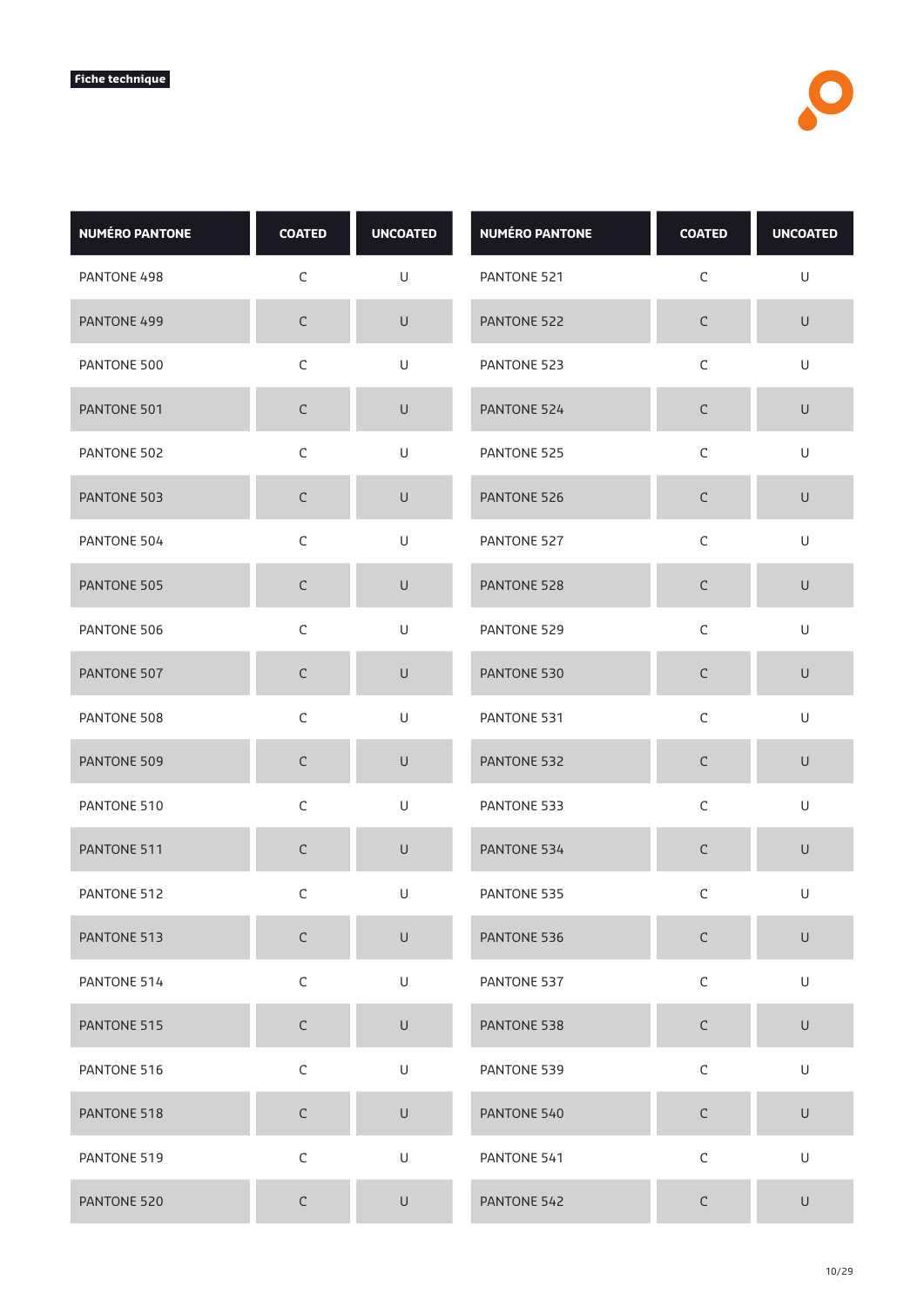| <b>NUMÉRO PANTONE</b> | <b>COATED</b> | <b>UNCOATED</b>                                                                                            | <b>NUMÉRO PANTONE</b> | <b>COATED</b> | <b>UNCOATED</b> |
|-----------------------|---------------|------------------------------------------------------------------------------------------------------------|-----------------------|---------------|-----------------|
| PANTONE 543           | $\mathsf C$   | U                                                                                                          | PANTONE 565           | $\mathsf C$   | U               |
| PANTONE 544           | $\mathsf C$   | $\sf U$                                                                                                    | PANTONE 566           | $\mathsf C$   | $\sf U$         |
| PANTONE 545           | $\mathsf C$   | U                                                                                                          | PANTONE 567           | $\mathsf C$   | U               |
| PANTONE 546           | $\mathsf C$   | U                                                                                                          | PANTONE 568           | C             | $\cup$          |
| PANTONE 547           | $\mathsf C$   | U                                                                                                          | PANTONE 569           | $\mathsf C$   | $\sf U$         |
| PANTONE 548           | $\mathsf C$   | $\cup$                                                                                                     | PANTONE 570           | $\mathsf C$   | $\cup$          |
| PANTONE 549           | $\mathsf C$   | U                                                                                                          | PANTONE 571           | $\mathsf C$   | U               |
| PANTONE 550           | $\mathsf C$   | $\cup$                                                                                                     | PANTONE 572           | $\mathsf C$   | $\sf U$         |
| PANTONE 551           | $\mathsf C$   | U                                                                                                          | PANTONE 573           | $\mathsf C$   | $\mathsf U$     |
| PANTONE 552           | $\mathsf C$   | $\cup$                                                                                                     | PANTONE 574           | $\mathsf C$   | $\sf U$         |
| PANTONE 553           | $\mathsf C$   | U                                                                                                          | PANTONE 575           | $\mathsf C$   | U               |
| PANTONE 554           | $\mathsf C$   | $\cup$                                                                                                     | PANTONE 576           | C             | $\sf U$         |
| PANTONE 555           | $\mathsf C$   | U                                                                                                          | PANTONE 577           | $\mathsf C$   | U               |
| PANTONE 556           | $\mathsf C$   | $\cup$                                                                                                     | PANTONE 578           | C             | U               |
| PANTONE 557           | С             | U                                                                                                          | PANTONE 579           | $\mathsf C$   | U               |
| PANTONE 558           | $\mathsf C$   | $\cup$                                                                                                     | PANTONE 580           | $\mathsf C$   | $\sf U$         |
| PANTONE 559           | $\mathsf C$   | U                                                                                                          | PANTONE 581           | $\mathsf C$   | U               |
| PANTONE 560           | $\mathsf C$   | $\cup$                                                                                                     | PANTONE 582           | $\mathsf C$   | $\mathsf U$     |
| PANTONE 561           | $\mathsf C$   | $\mathsf{U}% _{T}=\mathsf{U}_{T}\!\left( a,b\right) ,\ \mathsf{U}_{T}=\mathsf{U}_{T}\!\left( a,b\right) ,$ | PANTONE 583           | $\mathsf C$   | U               |
| PANTONE 562           | $\mathsf C$   | $\mathsf U$                                                                                                | PANTONE 584           | $\mathsf C$   | $\sf U$         |
| PANTONE 563           | $\mathsf C$   | $\mathsf{U}% _{T}=\mathsf{U}_{T}\!\left( a,b\right) ,\ \mathsf{U}_{T}=\mathsf{U}_{T}\!\left( a,b\right) ,$ | PANTONE 585           | $\mathsf C$   | U               |
| PANTONE 564           | $\mathsf C$   | $\sf U$                                                                                                    | PANTONE 586           | C             | $\cup$          |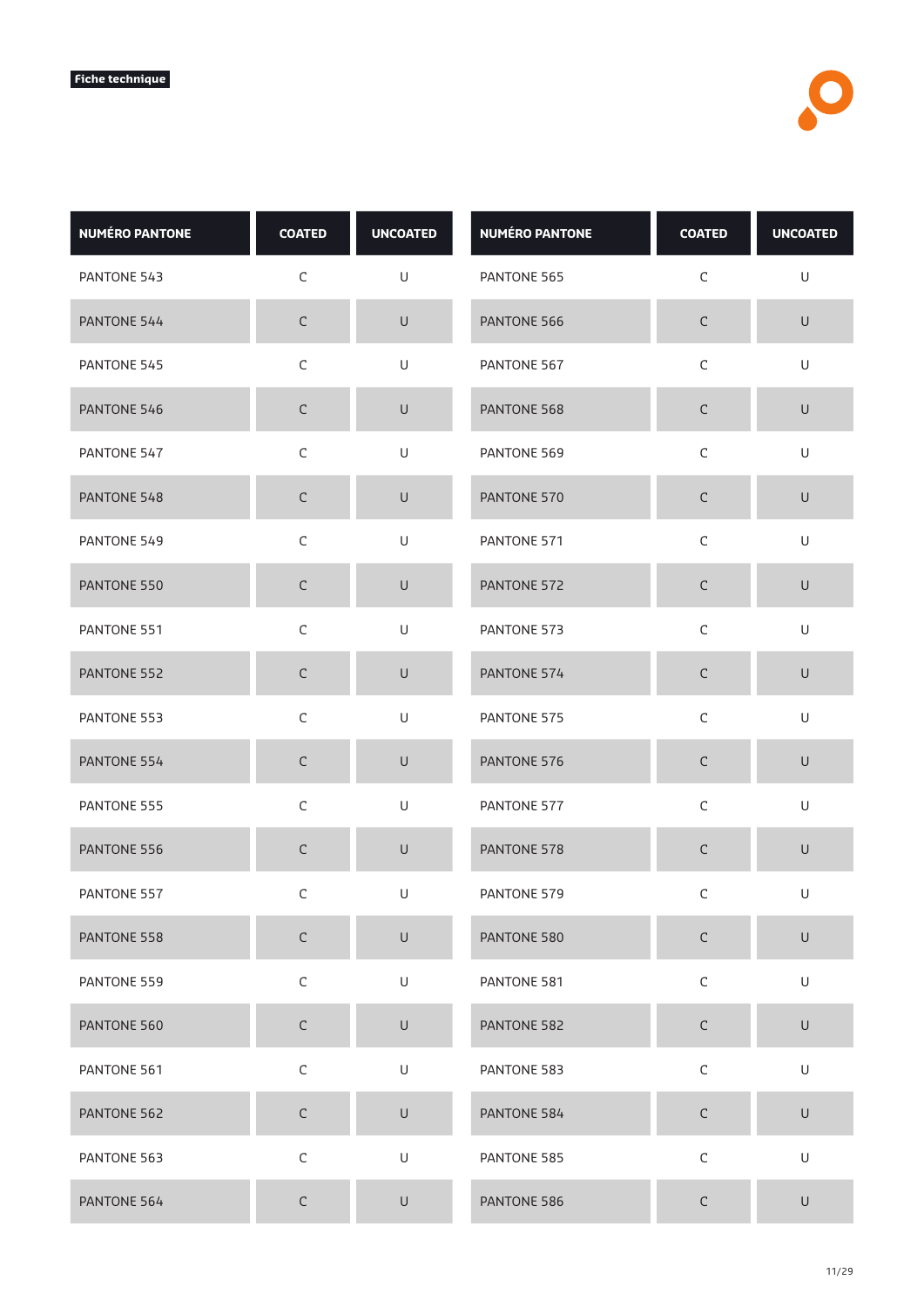| <b>NUMÉRO PANTONE</b> | <b>COATED</b> | <b>UNCOATED</b>                                                                                            | <b>NUMÉRO PANTONE</b> | <b>COATED</b> | <b>UNCOATED</b> |
|-----------------------|---------------|------------------------------------------------------------------------------------------------------------|-----------------------|---------------|-----------------|
| PANTONE 587           | $\mathsf C$   | U                                                                                                          | PANTONE 621           | $\mathsf C$   | $\mathsf U$     |
| PANTONE 600           | $\mathsf C$   | $\sf U$                                                                                                    | PANTONE 622           | $\mathsf C$   | $\sf U$         |
| PANTONE 601           | $\mathsf C$   | U                                                                                                          | PANTONE 623           | $\mathsf C$   | U               |
| PANTONE 602           | $\mathsf C$   | $\cup$                                                                                                     | PANTONE 624           | C             | $\cup$          |
| PANTONE 603           | $\mathsf C$   | $\mathsf{U}% _{T}=\mathsf{U}_{T}\!\left( a,b\right) ,\ \mathsf{U}_{T}=\mathsf{U}_{T}\!\left( a,b\right) ,$ | PANTONE 625           | $\mathsf C$   | $\mathsf U$     |
| PANTONE 604           | $\mathsf C$   | $\cup$                                                                                                     | PANTONE 626           | $\mathsf C$   | U               |
| PANTONE 605           | $\mathsf C$   | U                                                                                                          | PANTONE 627           | $\mathsf C$   | U               |
| PANTONE 606           | $\mathsf C$   | $\cup$                                                                                                     | PANTONE 628           | $\mathsf C$   | $\sf U$         |
| PANTONE 607           | $\mathsf C$   | U                                                                                                          | PANTONE 629           | $\mathsf C$   | $\mathsf U$     |
| PANTONE 608           | $\mathsf C$   | $\cup$                                                                                                     | PANTONE 630           | $\mathsf C$   | $\sf U$         |
| PANTONE 609           | $\mathsf C$   | U                                                                                                          | PANTONE 631           | $\mathsf C$   | U               |
| PANTONE 610           | $\mathsf C$   | $\cup$                                                                                                     | PANTONE 632           | C             | $\sf U$         |
| PANTONE 611           | $\mathsf C$   | U                                                                                                          | PANTONE 633           | $\mathsf C$   | U               |
| PANTONE 612           | $\mathsf C$   | $\sf U$                                                                                                    | PANTONE 634           | $\mathsf C$   | U               |
| PANTONE 613           | С             | U                                                                                                          | PANTONE 635           | $\mathsf C$   | U               |
| PANTONE 614           | $\mathsf C$   | $\cup$                                                                                                     | PANTONE 636           | $\mathsf C$   | $\sf U$         |
| PANTONE 615           | $\mathsf C$   | U                                                                                                          | PANTONE 637           | $\mathsf C$   | U               |
| PANTONE 616           | $\mathsf C$   | $\mathsf U$                                                                                                | PANTONE 638           | $\mathsf C$   | $\mathsf U$     |
| PANTONE 617           | $\mathsf C$   | $\mathsf{U}% _{T}=\mathsf{U}_{T}\!\left( a,b\right) ,\ \mathsf{U}_{T}=\mathsf{U}_{T}\!\left( a,b\right) ,$ | PANTONE 639           | $\mathsf C$   | U               |
| PANTONE 618           | $\mathsf C$   | $\mathsf U$                                                                                                | PANTONE 640           | $\mathsf C$   | $\sf U$         |
| PANTONE 619           | $\mathsf C$   | $\mathsf{U}% _{T}=\mathsf{U}_{T}\!\left( a,b\right) ,\ \mathsf{U}_{T}=\mathsf{U}_{T}\!\left( a,b\right) ,$ | PANTONE 641           | $\mathsf C$   | U               |
| PANTONE 620           | $\mathsf C$   | U                                                                                                          | PANTONE 642           | C             | U               |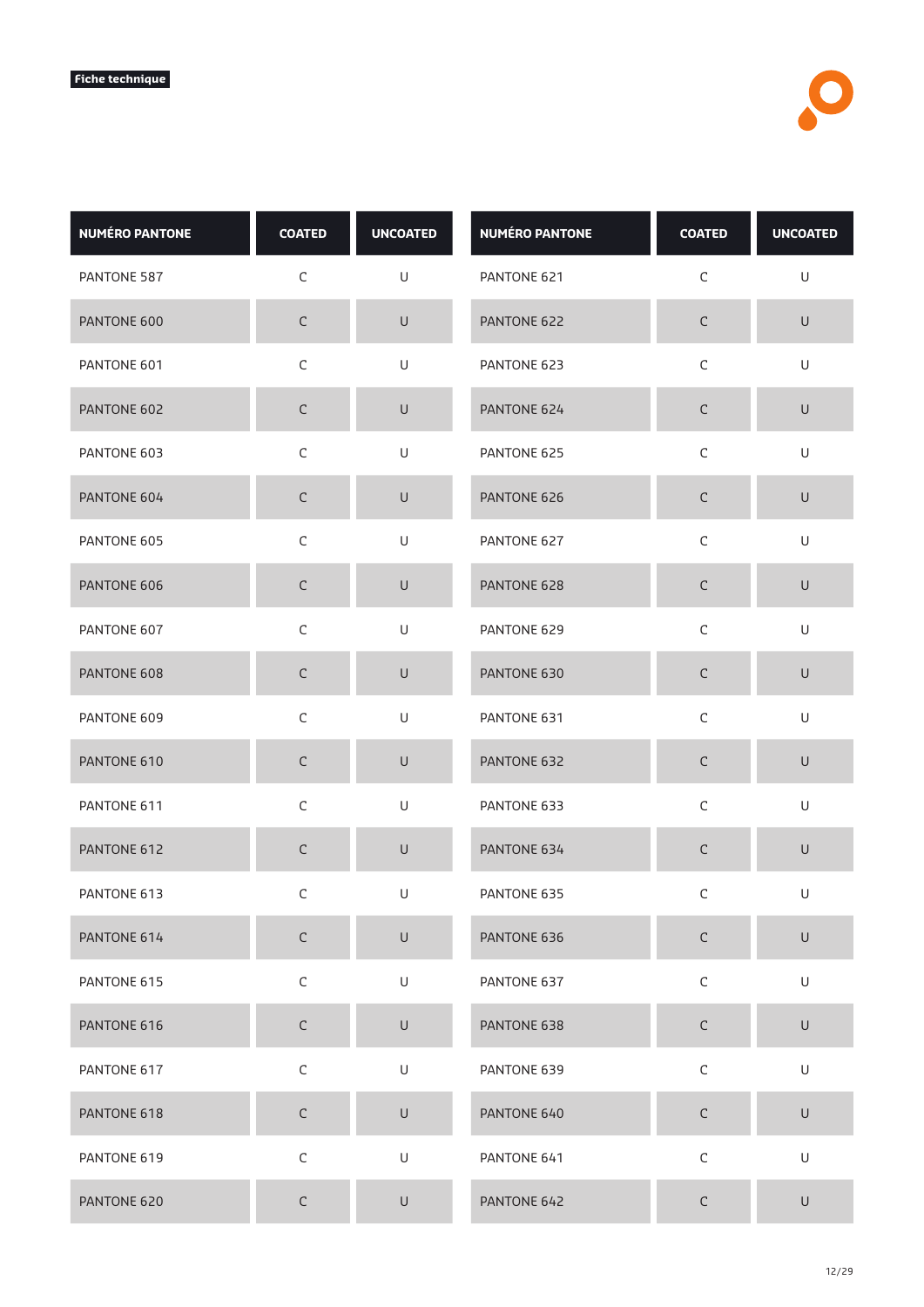| <b>NUMÉRO PANTONE</b> | <b>COATED</b> | <b>UNCOATED</b>                                                                                            | <b>NUMÉRO PANTONE</b> | <b>COATED</b> | <b>UNCOATED</b>                                                                                            |
|-----------------------|---------------|------------------------------------------------------------------------------------------------------------|-----------------------|---------------|------------------------------------------------------------------------------------------------------------|
| PANTONE 643           | $\mathsf C$   | U                                                                                                          | PANTONE 665           | $\mathsf C$   | $\mathsf{U}% _{T}=\mathsf{U}_{T}\!\left( a,b\right) ,\ \mathsf{U}_{T}=\mathsf{U}_{T}\!\left( a,b\right) ,$ |
| PANTONE 644           | $\mathsf C$   | $\sf U$                                                                                                    | PANTONE 666           | $\mathsf C$   | $\mathsf U$                                                                                                |
| PANTONE 645           | $\mathsf C$   | U                                                                                                          | PANTONE 667           | $\mathsf C$   | U                                                                                                          |
| PANTONE 646           | $\mathsf C$   | $\cup$                                                                                                     | PANTONE 668           | $\mathsf C$   | $\cup$                                                                                                     |
| PANTONE 647           | $\mathsf C$   | U                                                                                                          | PANTONE 669           | $\mathsf C$   | $\mathsf{U}% _{T}=\mathsf{U}_{T}\!\left( a,b\right) ,\ \mathsf{U}_{T}=\mathsf{U}_{T}\!\left( a,b\right) ,$ |
| PANTONE 648           | $\mathsf C$   | U                                                                                                          | PANTONE 670           | $\mathsf C$   | $\mathsf U$                                                                                                |
| PANTONE 649           | $\mathsf C$   | U                                                                                                          | PANTONE 671           | $\mathsf C$   | U                                                                                                          |
| PANTONE 650           | $\mathsf C$   | $\cup$                                                                                                     | PANTONE 672           | $\mathsf C$   | $\cup$                                                                                                     |
| PANTONE 651           | $\mathsf C$   | U                                                                                                          | PANTONE 673           | $\mathsf C$   | $\mathsf U$                                                                                                |
| PANTONE 652           | $\mathsf C$   | U                                                                                                          | PANTONE 674           | $\mathsf C$   | $\cup$                                                                                                     |
| PANTONE 653           | $\mathsf C$   | U                                                                                                          | PANTONE 675           | $\mathsf C$   | U                                                                                                          |
| PANTONE 654           | $\mathsf C$   | $\cup$                                                                                                     | PANTONE 676           | $\mathsf C$   | $\sf U$                                                                                                    |
| PANTONE 655           | $\mathsf C$   | $\mathsf{U}% _{T}=\mathsf{U}_{T}\!\left( a,b\right) ,\ \mathsf{U}_{T}=\mathsf{U}_{T}\!\left( a,b\right) ,$ | PANTONE 677           | $\mathsf C$   |                                                                                                            |
| PANTONE 656           | $\mathsf C$   | $\sf U$                                                                                                    | PANTONE 678           | $\mathsf C$   | $\sf U$                                                                                                    |
| PANTONE 657           | С             | U                                                                                                          | PANTONE 679           | С             |                                                                                                            |
| PANTONE 658           | $\mathsf C$   | $\mathsf U$                                                                                                | PANTONE 680           | $\mathsf C$   | $\cup$                                                                                                     |
| PANTONE 659           | $\mathsf C$   | U                                                                                                          | PANTONE 681           | $\mathsf C$   | U                                                                                                          |
| PANTONE 660           | $\mathsf C$   | $\mathsf U$                                                                                                | PANTONE 682           | $\mathsf C$   | $\mathsf U$                                                                                                |
| PANTONE 661           | $\mathsf C$   | U                                                                                                          | PANTONE 683           | $\mathsf C$   | U                                                                                                          |
| PANTONE 662           | $\mathsf C$   | $\cup$                                                                                                     | PANTONE 684           | $\mathsf C$   | $\cup$                                                                                                     |
| PANTONE 663           | $\mathsf C$   |                                                                                                            | PANTONE 685           | $\mathsf C$   | $\sf U$                                                                                                    |
| PANTONE 664           | $\mathsf C$   | $\sf U$                                                                                                    | PANTONE 686           | $\mathsf C$   | $\cup$                                                                                                     |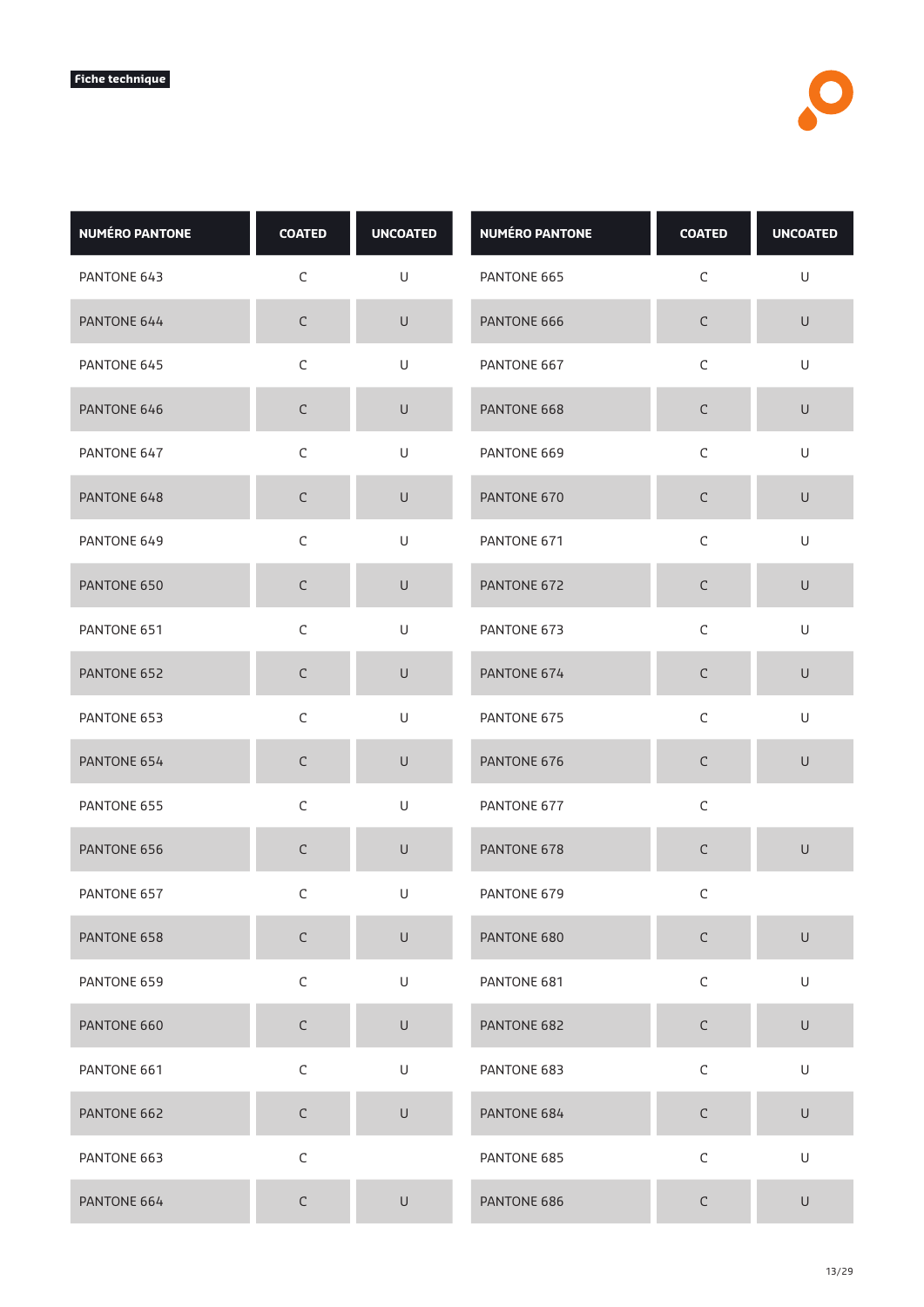| <b>NUMÉRO PANTONE</b> | <b>COATED</b> | <b>UNCOATED</b> | <b>NUMÉRO PANTONE</b> | <b>COATED</b> | <b>UNCOATED</b> |
|-----------------------|---------------|-----------------|-----------------------|---------------|-----------------|
| PANTONE 687           | $\mathsf C$   | U               | PANTONE 710           | $\mathsf C$   | U               |
| PANTONE 688           | $\mathsf C$   | $\sf U$         | PANTONE 711           | $\mathsf C$   | $\mathsf U$     |
| PANTONE 689           | $\mathsf C$   | U               | PANTONE 712           | $\mathsf C$   | U               |
| PANTONE 690           | $\mathsf C$   | $\sf U$         | PANTONE 713           | С             | $\sf U$         |
| PANTONE 691           | $\mathsf C$   | $\mathsf U$     | PANTONE 714           | $\mathsf C$   | $\mathsf U$     |
| PANTONE 692           | $\mathsf C$   |                 | PANTONE 715           | $\mathsf C$   | $\sf U$         |
| PANTONE 693           | C             | U               | PANTONE 716           | C             | U               |
| PANTONE 694           | $\mathsf C$   | $\sf U$         | PANTONE 717           | $\mathsf C$   | $\cup$          |
| PANTONE 695           | $\mathsf C$   | $\sf U$         | PANTONE 718           | $\mathsf C$   | $\mathsf U$     |
| PANTONE 696           | $\mathsf C$   | U               | PANTONE 719           | $\mathsf C$   | $\cup$          |
| PANTONE 697           | $\mathsf C$   | $\cup$          | PANTONE 720           | $\mathsf C$   | U               |
| PANTONE 698           | $\mathsf C$   | $\cup$          | PANTONE 721           | $\mathsf C$   | $\mathsf U$     |
| PANTONE 699           | $\mathsf C$   | $\mathsf U$     | PANTONE 722           | $\mathsf C$   | $\cup$          |
| PANTONE 700           | $\mathsf C$   | $\mathsf U$     | PANTONE 723           | $\mathsf C$   | $\mathsf U$     |
| PANTONE 702           | C             | U               | PANTONE 724           | C             | U               |
| PANTONE 703           | $\mathsf C$   | $\sf U$         | PANTONE 725           | $\mathsf C$   | $\sf U$         |
| PANTONE 704           | $\mathsf C$   | U               | PANTONE 726           | $\mathsf C$   | U               |
| PANTONE 705           | $\mathsf C$   | $\mathsf U$     | PANTONE 727           | $\mathsf C$   | $\mathsf U$     |
| PANTONE 706           | $\mathsf C$   | $\sf U$         | PANTONE 728           | $\mathsf C$   | U               |
| PANTONE 707           | $\mathsf C$   | $\mathsf U$     | PANTONE 729           | $\mathsf C$   | $\sf U$         |
| PANTONE 708           | $\mathsf C$   | $\mathsf U$     | PANTONE 730           | $\mathsf C$   | U               |
| PANTONE 709           | $\mathsf C$   | $\sf U$         | PANTONE 731           | С             | $\sf U$         |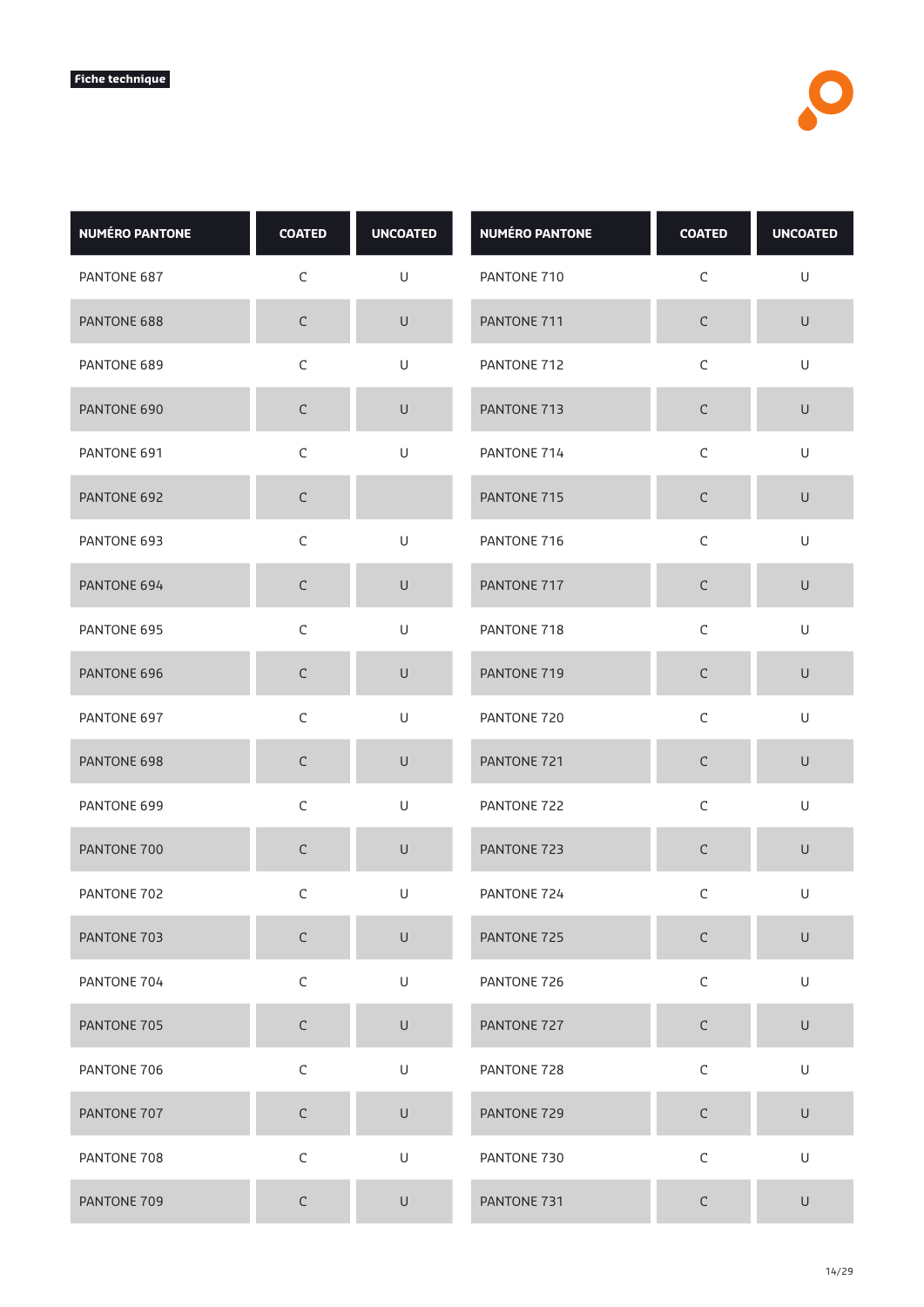| <b>NUMÉRO PANTONE</b> | <b>COATED</b> | <b>UNCOATED</b> | <b>NUMÉRO PANTONE</b> | <b>COATED</b> | <b>UNCOATED</b> |
|-----------------------|---------------|-----------------|-----------------------|---------------|-----------------|
| PANTONE 732           | $\mathsf C$   | U               | PANTONE 1545          | C             | U               |
| PANTONE 871           | $\mathsf C$   | $\sf U$         | PANTONE 1555          | $\mathsf C$   | $\sf U$         |
| PANTONE 877           | $\mathsf C$   | U               | PANTONE 1565          | $\mathsf C$   | U               |
| PANTONE 1205          | $\mathsf C$   | $\cup$          | PANTONE 1575          | С             | $\cup$          |
| PANTONE 1215          | $\mathsf C$   | U               | PANTONE 1585          | $\mathsf C$   | U               |
| PANTONE 1225          | $\mathsf C$   | $\cup$          | PANTONE 1595          | $\mathsf C$   | $\cup$          |
| PANTONE 1235          | C             | U               | PANTONE 1605          | C             | U               |
| PANTONE 1245          | $\mathsf C$   | $\sf U$         | PANTONE 1615          | $\mathsf C$   | $\sf U$         |
| PANTONE 1255          | $\mathsf C$   | $\sf U$         | PANTONE 1625          | $\mathsf C$   | $\cup$          |
| PANTONE 1265          | $\mathsf C$   | $\cup$          | PANTONE 1635          | $\mathsf C$   | $\sf U$         |
| PANTONE 1345          | $\mathsf C$   | U               | PANTONE 1645          | $\mathsf C$   | U               |
| PANTONE 1355          | C             | $\cup$          | PANTONE 1655          | $\mathsf C$   | U               |
| PANTONE 1365          | $\mathsf C$   | U               | PANTONE 1665          | $\mathsf C$   | U               |
| PANTONE 1375          | $\mathsf C$   | $\cup$          | PANTONE 1675          | $\mathsf C$   | U               |
| PANTONE 1385          | С             | U               | PANTONE 1685          | C             | U               |
| PANTONE 1395          | $\mathsf C$   | $\sf U$         | PANTONE 1765          | $\mathsf C$   | $\sf U$         |
| PANTONE 1405          | $\mathsf C$   | U               | PANTONE 1767          | $\mathsf C$   | U               |
| PANTONE 1485          | $\mathsf C$   | $\mathsf U$     | PANTONE 1775          | $\mathsf C$   | $\sf U$         |
| PANTONE 1495          | $\mathsf C$   | U               | PANTONE 1777          | $\mathsf C$   | U               |
| PANTONE 1505          | $\mathsf C$   | $\sf U$         | PANTONE 1785          | $\mathsf C$   | $\sf U$         |
| PANTONE 1525          | $\mathsf C$   | U               | PANTONE 1787          | $\mathsf C$   | U               |
| PANTONE 1535          | $\mathsf C$   | U               | PANTONE 1788          | С             | $\sf U$         |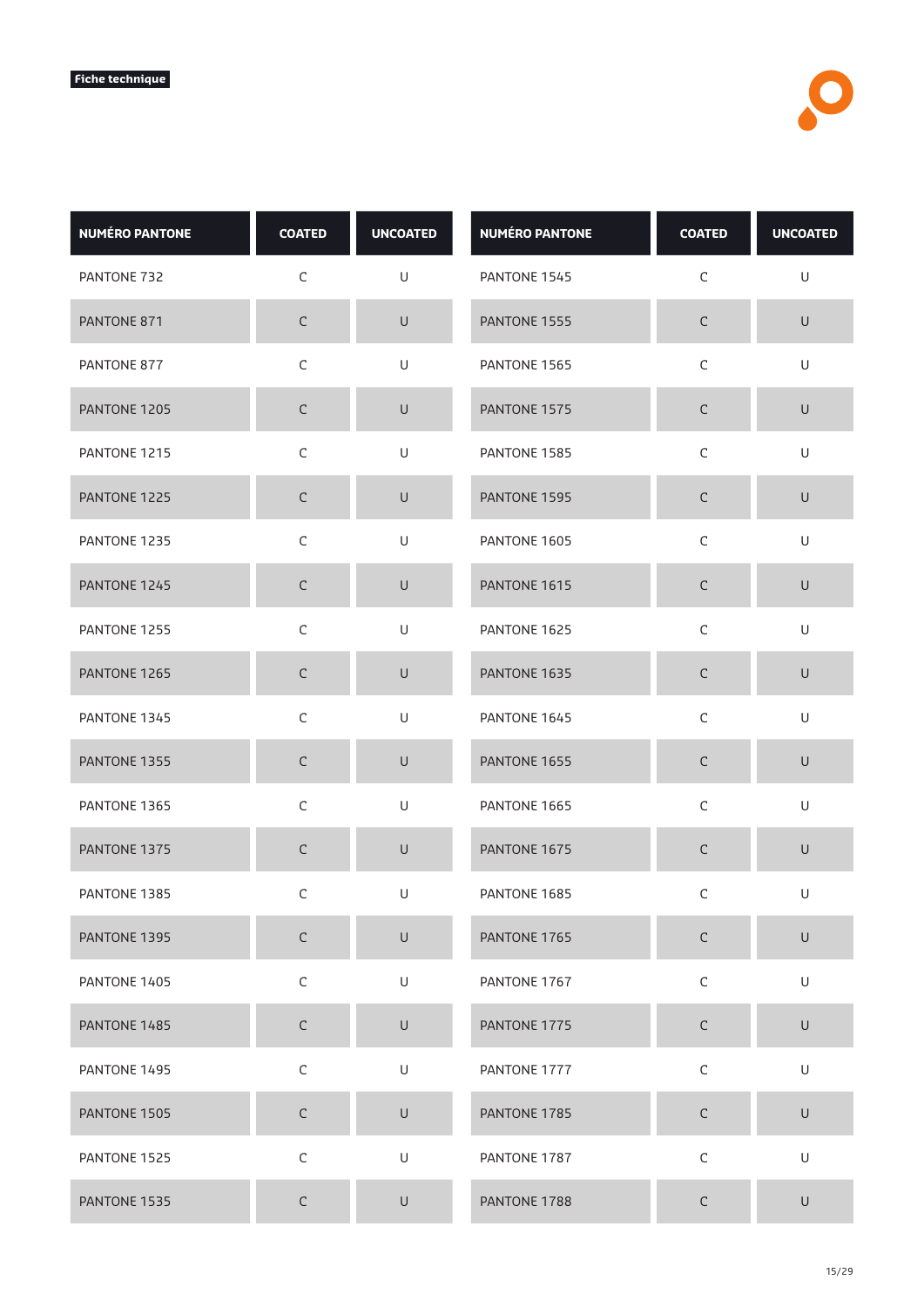| <b>NUMÉRO PANTONE</b> | <b>COATED</b> | <b>UNCOATED</b> | <b>NUMÉRO PANTONE</b> | <b>COATED</b> | <b>UNCOATED</b> |
|-----------------------|---------------|-----------------|-----------------------|---------------|-----------------|
| PANTONE 1795          | $\mathsf C$   | U               | PANTONE 2010          | C             | $\sf U$         |
| PANTONE 1797          | $\mathsf C$   | $\sf U$         | PANTONE 2011          | $\mathsf C$   |                 |
| PANTONE 1805          | $\mathsf C$   | U               | PANTONE 2012          | $\mathsf C$   |                 |
| PANTONE 1807          | $\mathsf C$   | $\cup$          | PANTONE 2013          | С             | $\cup$          |
| PANTONE 1815          | $\mathsf C$   | U               | PANTONE 2014          | $\mathsf C$   | U               |
| PANTONE 1817          | $\mathsf C$   | $\sf U$         | PANTONE 2015          | $\mathsf C$   |                 |
| PANTONE 1895          | $\mathsf C$   | U               | PANTONE 2016          | C             | U               |
| PANTONE 1905          | $\mathsf C$   | $\sf U$         | PANTONE 2018          | $\mathsf C$   | $\sf U$         |
| PANTONE 1915          | $\mathsf C$   | $\sf U$         | PANTONE 2019          | $\mathsf C$   | $\cup$          |
| PANTONE 1925          | $\mathsf C$   | $\sf U$         | PANTONE 2020          | $\mathsf C$   | $\sf U$         |
| PANTONE 1935          | $\mathsf C$   | U               | PANTONE 2021          | $\mathsf C$   | U               |
| PANTONE 1945          | C             | $\cup$          | PANTONE 2024          | $\mathsf C$   | $\sf U$         |
| PANTONE 1955          | $\mathsf C$   | U               | PANTONE 2025          | $\mathsf C$   | U               |
| PANTONE 2001          | $\mathsf C$   | $\sf U$         | PANTONE 2026          | $\mathsf C$   | U               |
| PANTONE 2002          | С             | U               | PANTONE 2027          | C             | U               |
| PANTONE 2003          | $\mathsf C$   | $\sf U$         | PANTONE 2028          | $\mathsf C$   | $\sf U$         |
| PANTONE 2004          | $\mathsf C$   | U               | PANTONE 2029          | $\mathsf C$   | U               |
| PANTONE 2005          | $\mathsf C$   | $\sf U$         | PANTONE 2030          | $\mathsf C$   | $\sf U$         |
| PANTONE 2006          | $\mathsf C$   |                 | PANTONE 2031          | $\mathsf C$   | U               |
| PANTONE 2007          | $\mathsf C$   | $\sf U$         | PANTONE 2032          | $\mathsf C$   | $\sf U$         |
| PANTONE 2008          | $\mathsf C$   | $\mathsf U$     | PANTONE 2033          | $\mathsf C$   | U               |
| PANTONE 2009          | $\mathsf C$   |                 | PANTONE 2034          | С             | U               |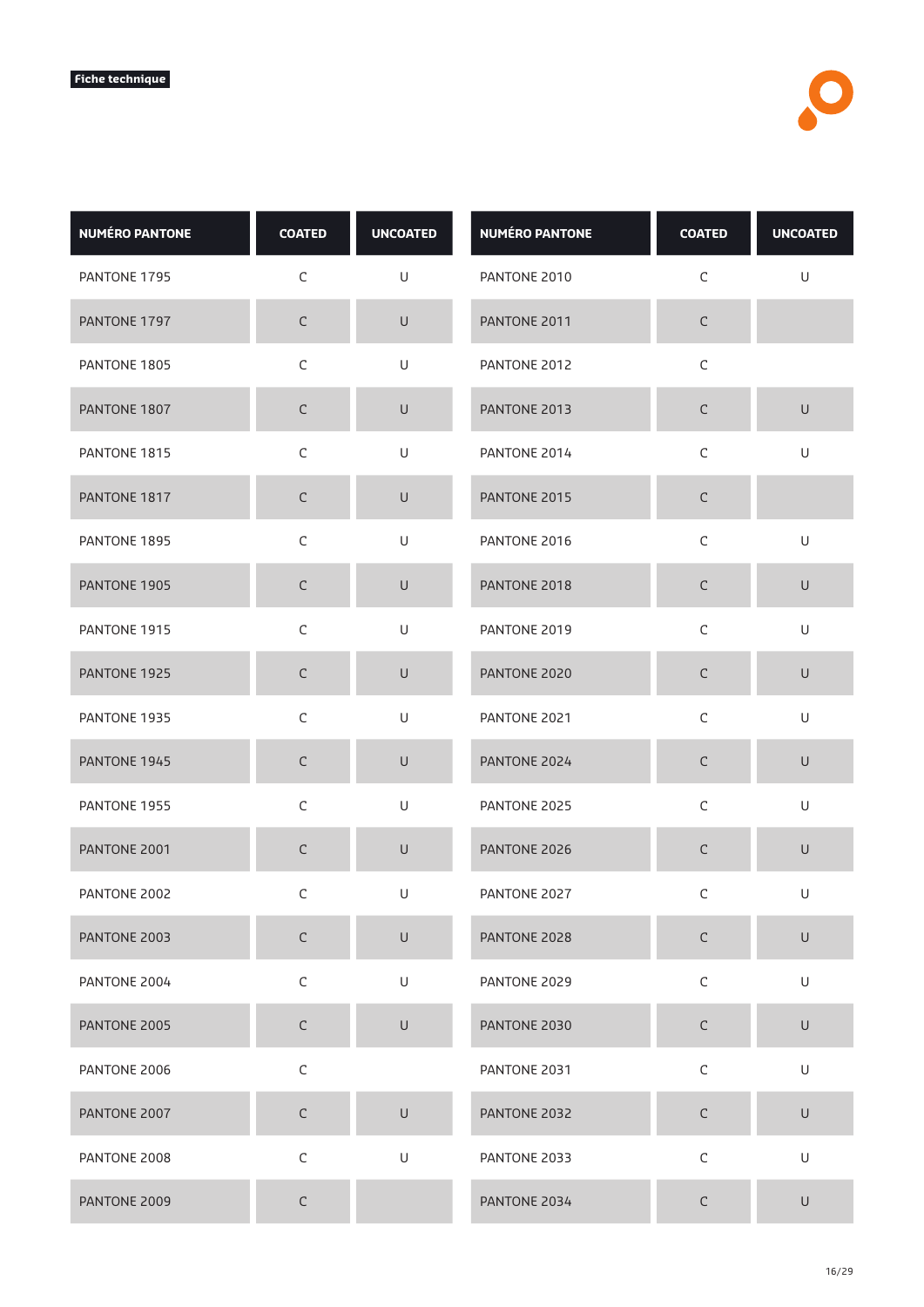| <b>NUMÉRO PANTONE</b> | <b>COATED</b> | <b>UNCOATED</b>                                                                                            | <b>NUMÉRO PANTONE</b> | <b>COATED</b> | <b>UNCOATED</b>                                                                                            |
|-----------------------|---------------|------------------------------------------------------------------------------------------------------------|-----------------------|---------------|------------------------------------------------------------------------------------------------------------|
| PANTONE 2035          | $\mathsf C$   |                                                                                                            | PANTONE 2183          | $\mathsf C$   | U                                                                                                          |
| PANTONE 2036          | $\mathsf C$   |                                                                                                            | PANTONE 2195          | $\mathsf C$   | $\mathsf{U}% _{T}=\mathsf{U}_{T}\!\left( a,b\right) ,\ \mathsf{U}_{T}=\mathsf{U}_{T}\!\left( a,b\right) ,$ |
| PANTONE 2037          | $\mathsf C$   |                                                                                                            | PANTONE 2219          | $\mathsf C$   |                                                                                                            |
| PANTONE 2038          | $\mathsf C$   | $\cup$                                                                                                     | PANTONE 2230          | $\mathsf C$   | $\cup$                                                                                                     |
| PANTONE 2039          | $\mathsf C$   | U                                                                                                          | PANTONE 2234          | $\mathsf C$   |                                                                                                            |
| PANTONE 2040          | $\mathsf C$   |                                                                                                            | PANTONE 2248          | $\mathsf C$   |                                                                                                            |
| PANTONE 2041          | $\mathsf C$   |                                                                                                            | PANTONE 2259          | $\mathsf C$   | U                                                                                                          |
| PANTONE 2042          | $\mathsf C$   |                                                                                                            | PANTONE 2287          | $\mathsf C$   |                                                                                                            |
| PANTONE 2043          | $\mathsf C$   |                                                                                                            | PANTONE 2291          | $\mathsf C$   |                                                                                                            |
| PANTONE 2044          | $\mathsf C$   | $\sf U$                                                                                                    | PANTONE 2312          | $\mathsf C$   |                                                                                                            |
| PANTONE 2045          | $\mathsf C$   |                                                                                                            | PANTONE 2329          | $\mathsf C$   |                                                                                                            |
| PANTONE 2046          | $\mathsf C$   | $\cup$                                                                                                     | PANTONE 2332          | $\mathsf C$   | $\cup$                                                                                                     |
| PANTONE 2047          | $\mathsf C$   | $\mathsf{U}% _{T}=\mathsf{U}_{T}\!\left( a,b\right) ,\ \mathsf{U}_{T}=\mathsf{U}_{T}\!\left( a,b\right) ,$ | PANTONE 2334          | $\mathsf C$   |                                                                                                            |
| PANTONE 2048          | $\mathsf C$   | $\sf U$                                                                                                    | PANTONE 2365          | $\mathsf C$   | $\mathsf{U}% _{T}=\mathsf{U}_{T}\!\left( a,b\right) ,\ \mathsf{U}_{T}=\mathsf{U}_{T}\!\left( a,b\right) ,$ |
| PANTONE 2049          | С             |                                                                                                            | PANTONE 2375          | $\mathsf C$   | $\cup$                                                                                                     |
| PANTONE 2050          | $\mathsf C$   |                                                                                                            | PANTONE 2385          | $\mathsf C$   | $\mathsf{U}% _{T}=\mathsf{U}_{T}\!\left( a,b\right) ,\ \mathsf{U}_{T}=\mathsf{U}_{T}\!\left( a,b\right) ,$ |
| PANTONE 2089          | $\mathsf C$   |                                                                                                            | PANTONE 2405          | $\mathsf C$   | U                                                                                                          |
| PANTONE 2108          | $\mathsf C$   | $\cup$                                                                                                     | PANTONE 2415          | $\mathsf C$   | $\mathsf U$                                                                                                |
| PANTONE 2140          | $\mathsf C$   |                                                                                                            | PANTONE 2425          | $\mathsf C$   | U                                                                                                          |
| PANTONE 2146          | $\mathsf C$   | $\sf U$                                                                                                    | PANTONE 2562          | $\mathsf C$   | $\cup$                                                                                                     |
| PANTONE 2147          | $\mathsf C$   | U                                                                                                          | PANTONE 2563          | $\mathsf C$   | U                                                                                                          |
| PANTONE 2154          | $\mathsf C$   | $\cup$                                                                                                     | PANTONE 2567          | $\mathsf C$   | $\cup$                                                                                                     |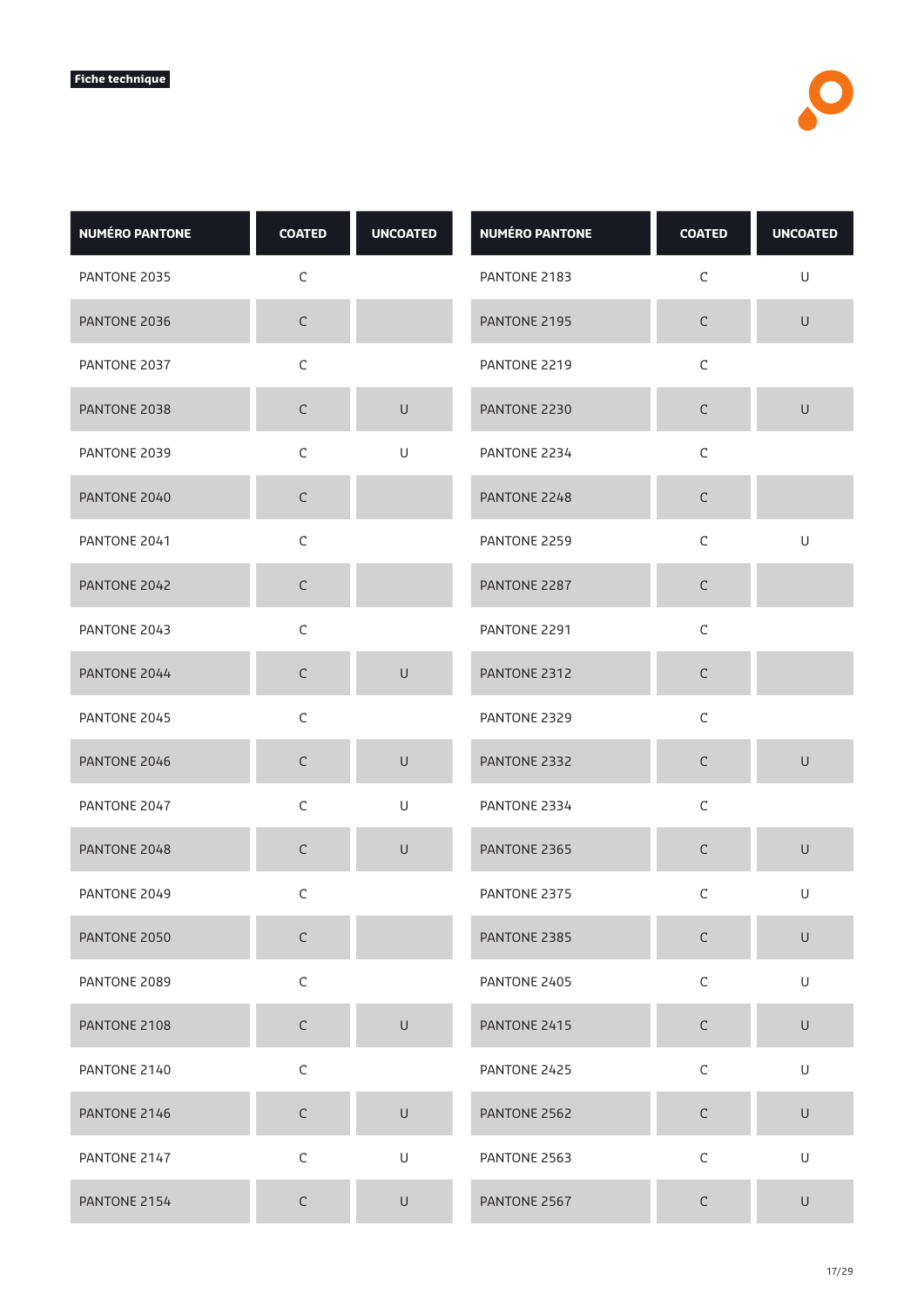| <b>NUMÉRO PANTONE</b> | <b>COATED</b> | <b>UNCOATED</b> | <b>NUMÉRO PANTONE</b> | <b>COATED</b> | <b>UNCOATED</b> |
|-----------------------|---------------|-----------------|-----------------------|---------------|-----------------|
| PANTONE 2572          | C             | U               | PANTONE 2685          | C             | U               |
| PANTONE 2573          | $\mathsf C$   | $\sf U$         | PANTONE 2695          | $\mathsf C$   | $\sf U$         |
| PANTONE 2577          | $\mathsf C$   | U               | PANTONE 2705          | $\mathsf C$   | U               |
| PANTONE 2582          | $\mathsf C$   | $\cup$          | PANTONE 2706          | С             | $\cup$          |
| PANTONE 2583          | $\mathsf C$   | U               | PANTONE 2707          | $\mathsf C$   | U               |
| PANTONE 2587          | $\mathsf C$   | $\cup$          | PANTONE 2708          | $\mathsf C$   | $\cup$          |
| PANTONE 2592          | C             | U               | PANTONE 2715          | C             | U               |
| PANTONE 2593          | $\mathsf C$   | $\sf U$         | PANTONE 2716          | С             | $\sf U$         |
| PANTONE 2597          | $\mathsf C$   | U               | PANTONE 2717          | $\mathsf C$   | $\cup$          |
| PANTONE 2602          | $\mathsf C$   | $\cup$          | PANTONE 2718          | С             | $\cup$          |
| PANTONE 2603          | $\mathsf C$   | U               | PANTONE 2725          | $\mathsf C$   | U               |
| PANTONE 2607          | C             | $\cup$          | PANTONE 2726          | C             | U               |
| PANTONE 2612          | $\mathsf C$   | U               | PANTONE 2727          | $\mathsf C$   | U               |
| PANTONE 2613          | $\mathsf C$   | $\cup$          | PANTONE 2728          | $\mathsf C$   | U               |
| PANTONE 2617          | C             | U               | PANTONE 2735          | C             | U               |
| PANTONE 2622          | $\mathsf C$   | $\sf U$         | PANTONE 2736          | $\mathsf C$   | $\sf U$         |
| PANTONE 2623          | $\mathsf C$   | U               | PANTONE 2738          | $\mathsf C$   | U               |
| PANTONE 2627          | $\mathsf C$   | $\sf U$         | PANTONE 2745          | $\mathsf C$   | $\sf U$         |
| PANTONE 2635          | $\mathsf C$   | $\mathsf U$     | PANTONE 2746          | $\mathsf C$   | U               |
| PANTONE 2645          | $\mathsf C$   | $\sf U$         | PANTONE 2747          | $\mathsf C$   | $\sf U$         |
| PANTONE 2655          | $\mathsf C$   | U               | PANTONE 2748          | $\mathsf C$   | U               |
| PANTONE 2665          | $\mathsf C$   | U               | PANTONE 2755          | С             | $\cup$          |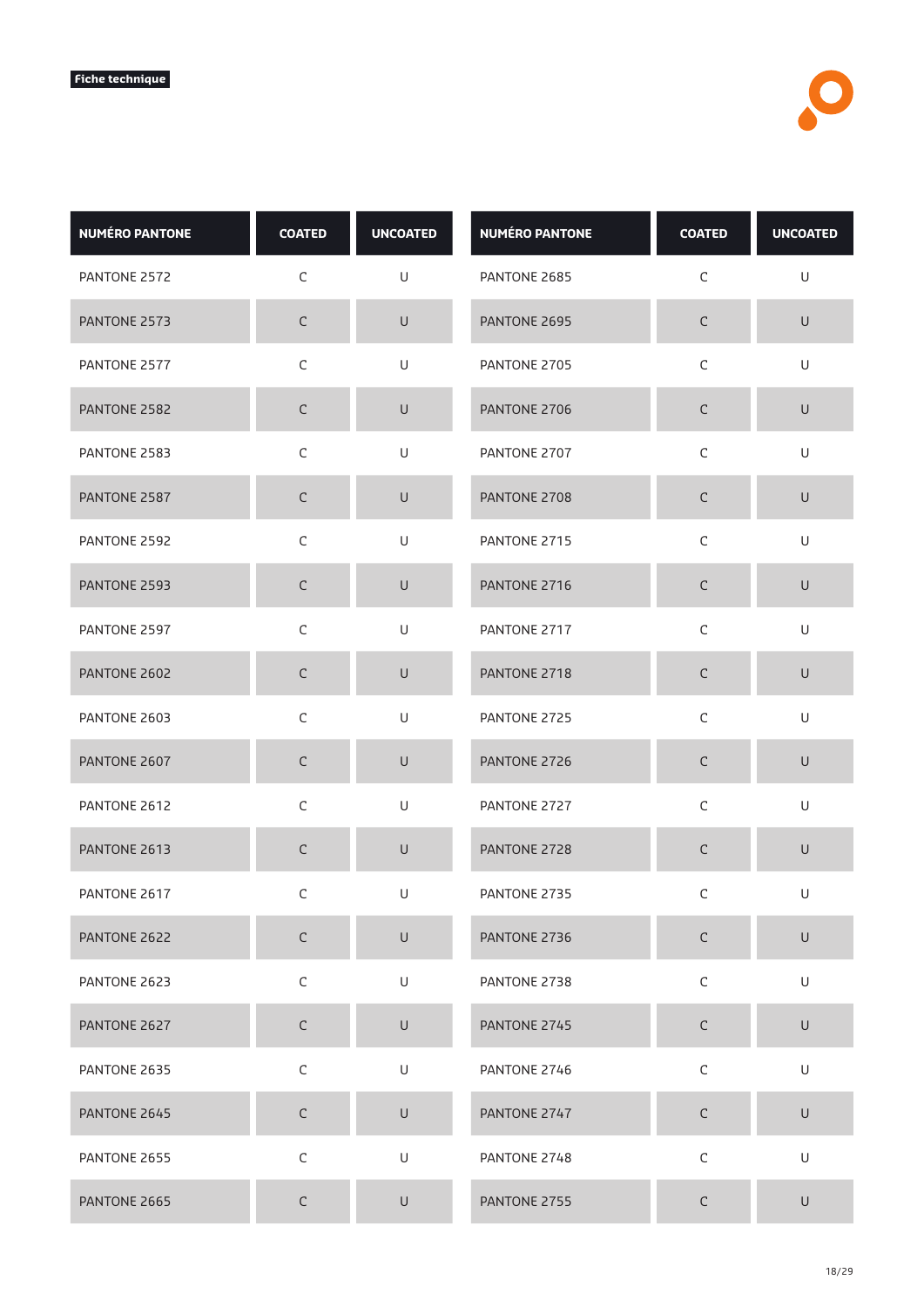| <b>NUMÉRO PANTONE</b> | <b>COATED</b> | <b>UNCOATED</b> | <b>NUMÉRO PANTONE</b> | <b>COATED</b> | <b>UNCOATED</b> |
|-----------------------|---------------|-----------------|-----------------------|---------------|-----------------|
| PANTONE 2756          | C             | U               | PANTONE 3115          | C             | U               |
| PANTONE 2757          | $\mathsf C$   | $\sf U$         | PANTONE 3125          | $\mathsf C$   | $\sf U$         |
| PANTONE 2758          | $\mathsf C$   | U               | PANTONE 3135          | $\mathsf C$   | U               |
| PANTONE 2765          | $\mathsf C$   | $\cup$          | PANTONE 3145          | С             | $\cup$          |
| PANTONE 2766          | $\mathsf C$   | U               | PANTONE 3155          | $\mathsf C$   | U               |
| PANTONE 2767          | $\mathsf C$   | $\cup$          | PANTONE 3165          | $\mathsf C$   | $\cup$          |
| PANTONE 2768          | $\mathsf C$   | U               | PANTONE 3242          | C             | U               |
| PANTONE 2905          | $\mathsf C$   | $\sf U$         | PANTONE 3245          | C             | $\sf U$         |
| PANTONE 2915          | $\mathsf C$   | U               | PANTONE 3248          | $\mathsf C$   | $\cup$          |
| PANTONE 2925          | $\mathsf C$   | $\cup$          | PANTONE 3252          | С             | $\sf U$         |
| PANTONE 2935          | $\mathsf C$   | U               | PANTONE 3255          | $\mathsf C$   | U               |
| PANTONE 2945          | C             | $\cup$          | PANTONE 3258          | $\mathsf C$   | U               |
| PANTONE 2955          | $\mathsf C$   | U               | PANTONE 3262          | $\mathsf C$   | U               |
| PANTONE 2965          | $\mathsf C$   | $\cup$          | PANTONE 3265          | $\mathsf C$   | $\cup$          |
| PANTONE 2975          | C             | U               | PANTONE 3268          | C             | U               |
| PANTONE 2985          | $\mathsf C$   | $\sf U$         | PANTONE 3272          | $\mathsf C$   | $\sf U$         |
| PANTONE 2995          | $\mathsf C$   | U               | PANTONE 3275          | $\mathsf C$   | U               |
| PANTONE 3005          | $\mathsf C$   | $\sf U$         | PANTONE 3278          | $\mathsf C$   | $\sf U$         |
| PANTONE 3015          | $\mathsf C$   | $\mathsf U$     | PANTONE 3282          | $\mathsf C$   | U               |
| PANTONE 3025          | $\mathsf C$   | $\sf U$         | PANTONE 3285          | $\mathsf C$   | $\sf U$         |
| PANTONE 3035          | $\mathsf C$   | U               | PANTONE 3288          | $\mathsf C$   | U               |
| PANTONE 3105          | $\mathsf C$   | U               | PANTONE 3292          | С             | $\sf U$         |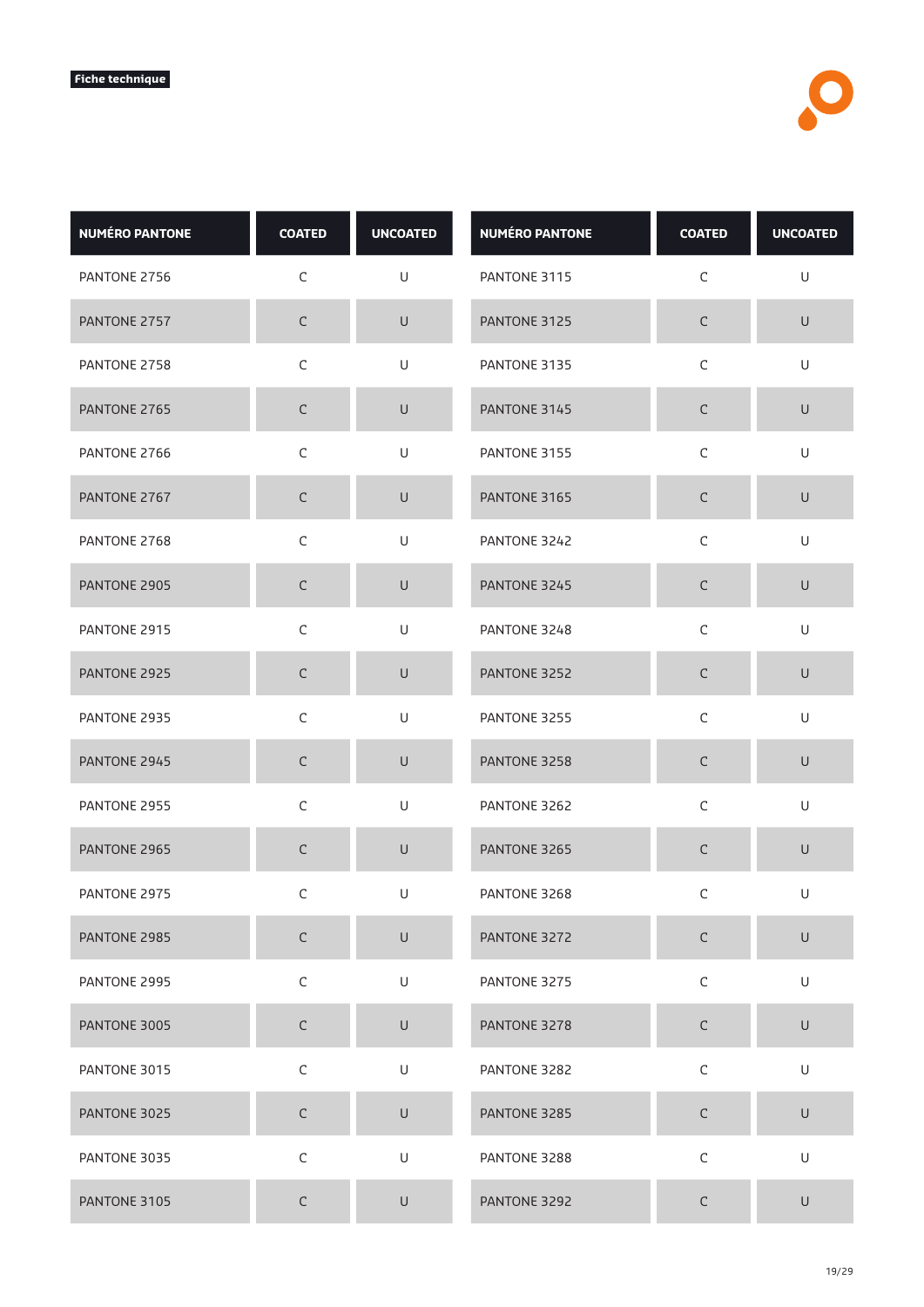| <b>NUMÉRO PANTONE</b> | <b>COATED</b> | <b>UNCOATED</b> | <b>NUMÉRO PANTONE</b> | <b>COATED</b> | <b>UNCOATED</b> |
|-----------------------|---------------|-----------------|-----------------------|---------------|-----------------|
| PANTONE 3295          | $\mathsf C$   | U               | PANTONE 4515          | $\mathsf C$   | U               |
| PANTONE 3298          | $\mathsf C$   | $\sf U$         | PANTONE 4525          | $\mathsf C$   | $\cup$          |
| PANTONE 3302          | $\mathsf C$   | U               | PANTONE 4535          | $\mathsf C$   | U               |
| PANTONE 3305          | $\mathsf C$   | U               | PANTONE 4545          | $\mathsf C$   | U               |
| PANTONE 3308          | $\mathsf C$   | U               | PANTONE 4625          | $\mathsf C$   | U               |
| PANTONE 3375          | $\mathsf C$   | $\cup$          | PANTONE 4635          | $\mathsf C$   | $\cup$          |
| PANTONE 3385          | $\mathsf C$   | U               | PANTONE 4645          | C             | U               |
| PANTONE 3395          | $\mathsf C$   | $\cup$          | PANTONE 4655          | $\mathsf C$   | $\cup$          |
| PANTONE 3405          | $\mathsf C$   | U               | PANTONE 4665          | $\mathsf C$   | U               |
| PANTONE 3415          | $\mathsf C$   | $\cup$          | PANTONE 4675          | $\mathsf C$   | $\cup$          |
| PANTONE 3425          | $\mathsf C$   | U               | PANTONE 4685          | $\mathsf C$   | U               |
| PANTONE 3435          | C             | $\cup$          | PANTONE 4695          | $\mathsf C$   | $\cup$          |
| PANTONE 3935          | $\mathsf C$   | U               | PANTONE 4705          | $\mathsf C$   | U               |
| PANTONE 3945          | $\mathsf C$   | $\cup$          | PANTONE 4715          | $\mathsf C$   | $\cup$          |
| PANTONE 3955          | C             | U               | PANTONE 4725          | C             | U               |
| PANTONE 3965          | $\mathsf C$   | $\cup$          | PANTONE 4735          | $\mathsf C$   | $\sf U$         |
| PANTONE 3975          | $\mathsf C$   | U               | PANTONE 4745          | $\mathsf C$   | U               |
| PANTONE 3985          | $\mathsf C$   | $\cup$          | PANTONE 4755          | $\mathsf C$   | $\sf U$         |
| PANTONE 3995          | $\mathsf C$   | U               | PANTONE 4975          | $\mathsf C$   | U               |
| PANTONE 4485          | $\mathsf C$   | $\mathsf U$     | PANTONE 4985          | $\mathsf C$   | $\sf U$         |
| PANTONE 4495          | $\mathsf C$   | U               | PANTONE 4995          | $\mathsf C$   | U               |
| PANTONE 4505          | $\mathsf C$   | U               | PANTONE 5005          | $\mathsf C$   | $\cup$          |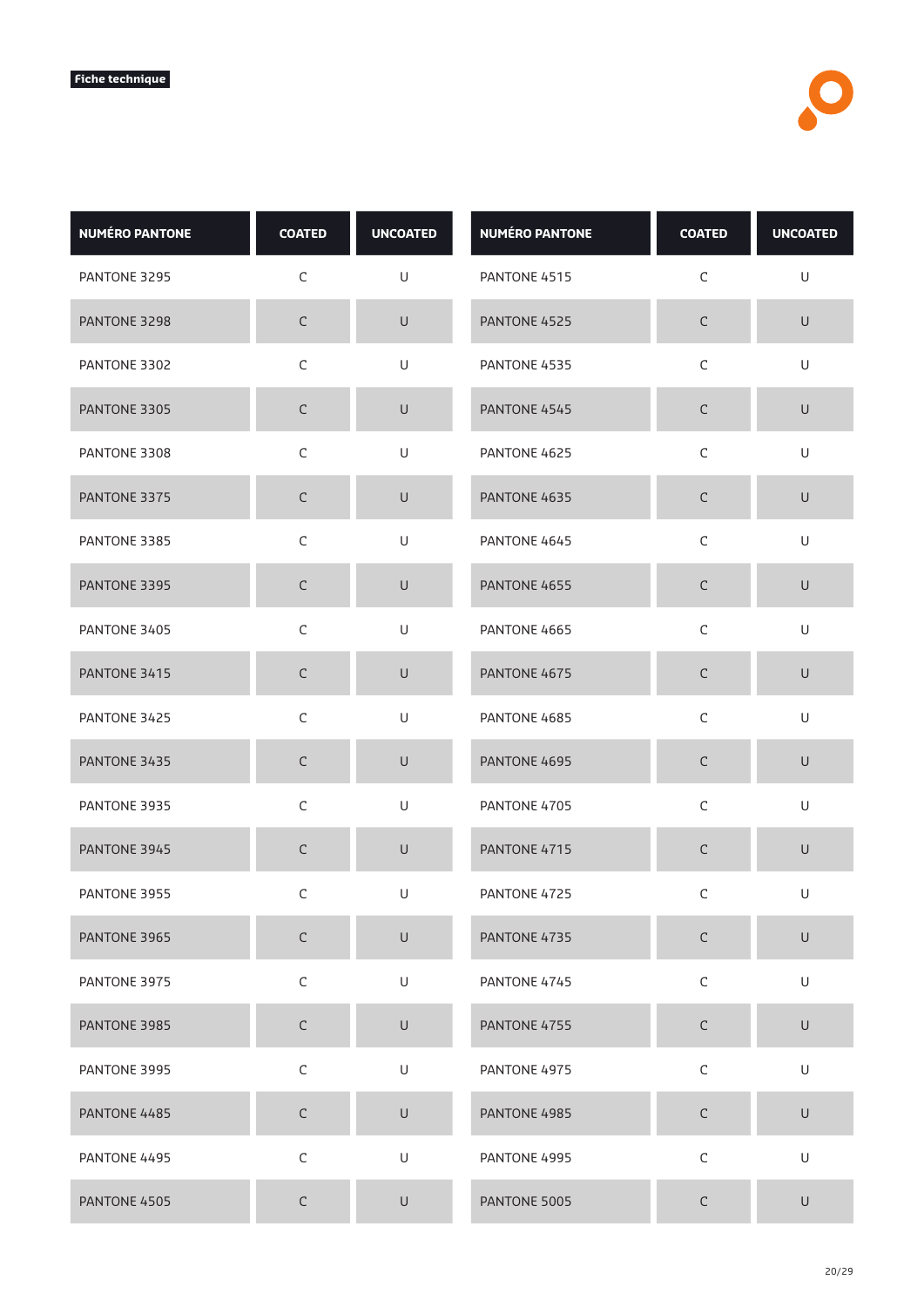| <b>NUMÉRO PANTONE</b> | <b>COATED</b> | <b>UNCOATED</b> | <b>NUMÉRO PANTONE</b> | <b>COATED</b> | <b>UNCOATED</b>                                                                                            |
|-----------------------|---------------|-----------------|-----------------------|---------------|------------------------------------------------------------------------------------------------------------|
| PANTONE 5015          | $\mathsf C$   | U               | PANTONE 5305          | C             | U                                                                                                          |
| PANTONE 5025          | $\mathsf C$   | $\sf U$         | PANTONE 5315          | $\mathsf C$   | $\sf U$                                                                                                    |
| PANTONE 5035          | $\mathsf C$   | U               | PANTONE 5395          | C             | U                                                                                                          |
| PANTONE 5115          | $\mathsf C$   | $\cup$          | PANTONE 5405          | С             | $\cup$                                                                                                     |
| PANTONE 5125          | $\mathsf C$   | U               | PANTONE 5415          | $\mathsf C$   | $\cup$                                                                                                     |
| PANTONE 5135          | $\mathsf C$   | $\sf U$         | PANTONE 5425          | С             | $\sf U$                                                                                                    |
| PANTONE 5145          | C             | U               | PANTONE 5435          | C             | U                                                                                                          |
| PANTONE 5155          | $\mathsf C$   | $\cup$          | PANTONE 5445          | $\mathsf C$   | $\cup$                                                                                                     |
| PANTONE 5165          | $\mathsf C$   | U               | PANTONE 5455          | $\mathsf C$   | U                                                                                                          |
| PANTONE 5175          | $\mathsf C$   | U               | PANTONE 5463          | $\mathsf C$   | U                                                                                                          |
| PANTONE 5185          | $\mathsf C$   | U               | PANTONE 5467          | $\mathsf C$   | U                                                                                                          |
| PANTONE 5195          | C             | $\cup$          | PANTONE 5473          | C             | $\cup$                                                                                                     |
| PANTONE 5205          | $\mathsf C$   | $\cup$          | PANTONE 5477          | $\mathsf C$   | $\cup$                                                                                                     |
| PANTONE 5215          | C             | $\cup$          | PANTONE 5483          | С             | $\mathsf{U}% _{T}=\mathsf{U}_{T}\!\left( a,b\right) ,\ \mathsf{U}_{T}=\mathsf{U}_{T}\!\left( a,b\right) ,$ |
| PANTONE 5225          | C             | U               | PANTONE 5487          | C             | U                                                                                                          |
| PANTONE 5235          | $\mathsf C$   | $\cup$          | PANTONE 5493          | $\mathsf C$   | $\cup$                                                                                                     |
| PANTONE 5245          | $\mathsf C$   | U               | PANTONE 5497          | $\mathsf C$   | U                                                                                                          |
| PANTONE 5255          | $\mathsf C$   | $\mathsf U$     | PANTONE 5503          | $\mathsf C$   | $\mathsf U$                                                                                                |
| PANTONE 5265          | $\mathsf C$   | U               | PANTONE 5507          | $\mathsf C$   | U                                                                                                          |
| PANTONE 5275          | $\mathsf C$   | U               | PANTONE 5513          | $\mathsf C$   | U                                                                                                          |
| PANTONE 5285          | $\mathsf C$   | U               | PANTONE 5517          | $\mathsf C$   | U                                                                                                          |
| PANTONE 5295          | $\mathsf C$   | $\cup$          | PANTONE 5523          | $\mathsf C$   | $\cup$                                                                                                     |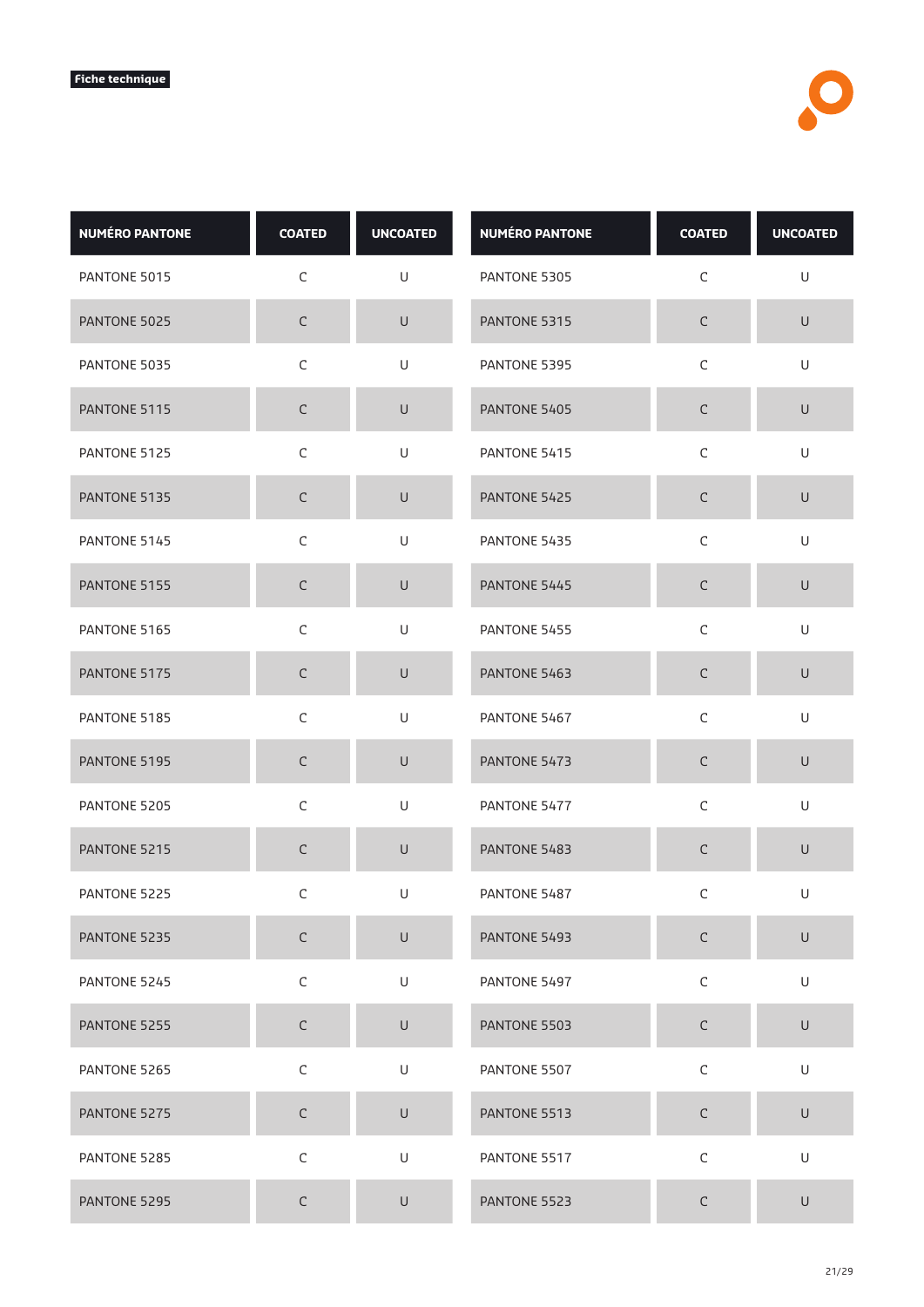| <b>NUMÉRO PANTONE</b> | <b>COATED</b> | <b>UNCOATED</b> | <b>NUMÉRO PANTONE</b> | <b>COATED</b> | <b>UNCOATED</b> |
|-----------------------|---------------|-----------------|-----------------------|---------------|-----------------|
| PANTONE 5527          | C             | U               | PANTONE 5777          | C             | U               |
| PANTONE 5535          | $\mathsf C$   | $\sf U$         | PANTONE 5783          | $\mathsf C$   | $\sf U$         |
| PANTONE 5545          | $\mathsf C$   | U               | PANTONE 5787          | $\mathsf C$   | U               |
| PANTONE 5555          | $\mathsf C$   | $\cup$          | PANTONE 5793          | С             | $\cup$          |
| PANTONE 5565          | $\mathsf C$   | U               | PANTONE 5797          | $\mathsf C$   | U               |
| PANTONE 5575          | $\mathsf C$   | $\cup$          | PANTONE 5803          | $\mathsf C$   | $\cup$          |
| PANTONE 5585          | $\mathsf C$   | U               | PANTONE 5807          | C             | U               |
| PANTONE 5595          | $\mathsf C$   | $\sf U$         | PANTONE 5815          | C             | $\sf U$         |
| PANTONE 5605          | $\mathsf C$   | U               | PANTONE 5825          | $\mathsf C$   | $\cup$          |
| PANTONE 5615          | $\mathsf C$   | $\cup$          | PANTONE 5835          | С             | $\cup$          |
| PANTONE 5625          | $\mathsf C$   | U               | PANTONE 5845          | $\mathsf C$   | U               |
| PANTONE 5635          | C             | $\cup$          | PANTONE 5855          | $\mathsf C$   | U               |
| PANTONE 5645          | $\mathsf C$   | U               | PANTONE 5865          | $\mathsf C$   | U               |
| PANTONE 5655          | $\mathsf C$   | $\cup$          | PANTONE 5875          | $\mathsf C$   | $\cup$          |
| PANTONE 5665          | C             | U               | PANTONE 7401          | C             | U               |
| PANTONE 5743          | $\mathsf C$   | $\sf U$         | PANTONE 7402          | $\mathsf C$   | $\sf U$         |
| PANTONE 5747          | $\mathsf C$   | U               | PANTONE 7403          | $\mathsf C$   | U               |
| PANTONE 5753          | $\mathsf C$   | $\mathsf U$     | PANTONE 7404          | $\mathsf C$   | $\sf U$         |
| PANTONE 5757          | $\mathsf C$   | $\mathsf U$     | PANTONE 7405          | $\mathsf C$   | U               |
| PANTONE 5763          | $\mathsf C$   | $\sf U$         | PANTONE 7406          | $\mathsf C$   | $\sf U$         |
| PANTONE 5767          | $\mathsf C$   | U               | PANTONE 7407          | $\mathsf C$   | U               |
| PANTONE 5773          | $\mathsf C$   | U               | PANTONE 7408          | С             | $\cup$          |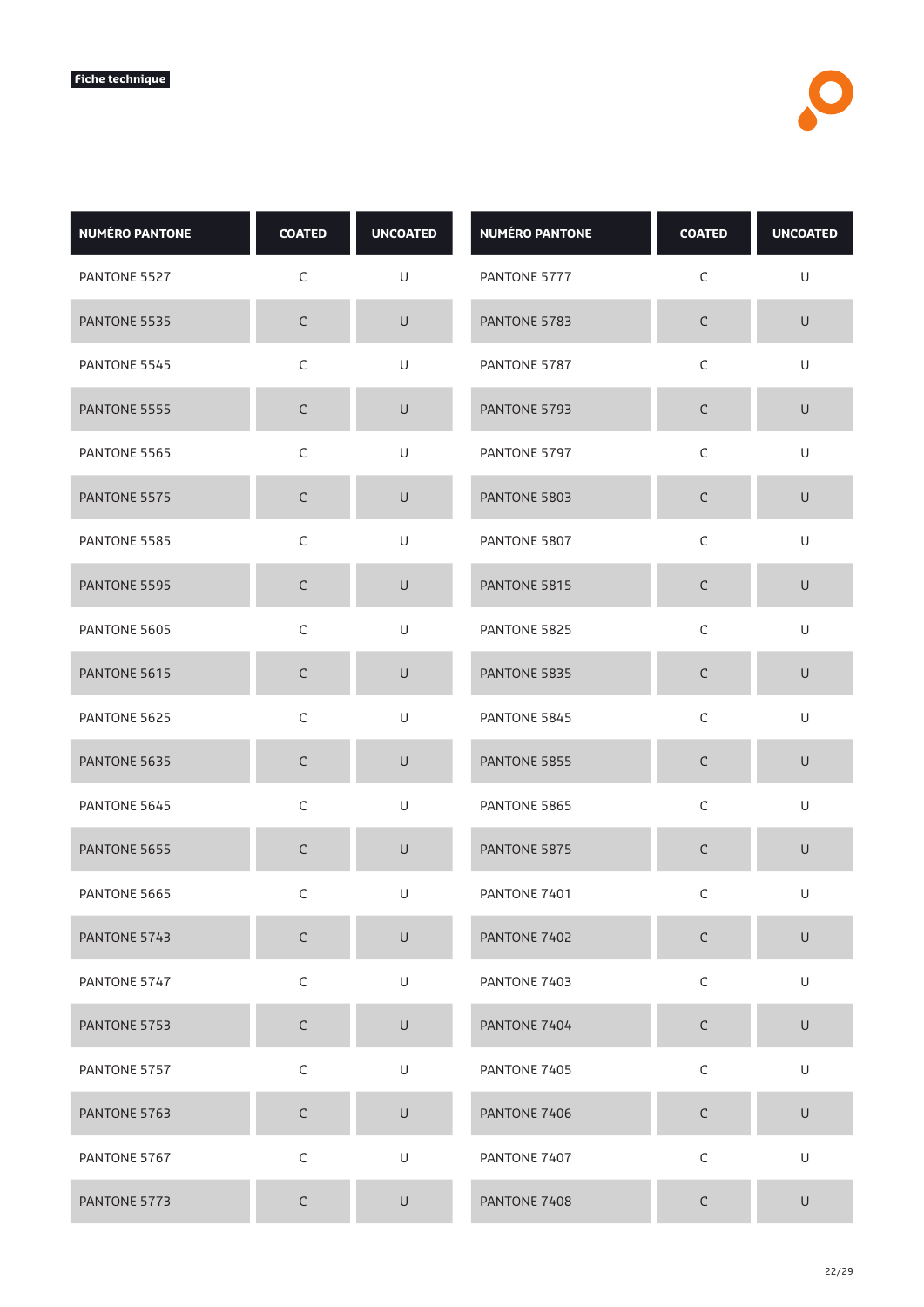| <b>NUMÉRO PANTONE</b> | <b>COATED</b> | <b>UNCOATED</b>                                                                                            | <b>NUMÉRO PANTONE</b> | <b>COATED</b> | <b>UNCOATED</b>                                                                                            |
|-----------------------|---------------|------------------------------------------------------------------------------------------------------------|-----------------------|---------------|------------------------------------------------------------------------------------------------------------|
| PANTONE 7409          | $\mathsf C$   | U                                                                                                          | PANTONE 7431          | C             | U                                                                                                          |
| PANTONE 7410          | $\mathsf C$   | $\cup$                                                                                                     | PANTONE 7432          | $\mathsf C$   | $\cup$                                                                                                     |
| PANTONE 7411          | $\mathsf C$   | U                                                                                                          | PANTONE 7433          | $\mathsf C$   | U                                                                                                          |
| PANTONE 7412          | $\mathsf C$   | $\cup$                                                                                                     | PANTONE 7434          | $\mathsf C$   | $\cup$                                                                                                     |
| PANTONE 7413          | $\mathsf C$   | U                                                                                                          | PANTONE 7435          | $\mathsf C$   | U                                                                                                          |
| PANTONE 7414          | $\mathsf C$   | $\cup$                                                                                                     | PANTONE 7436          | $\mathsf C$   | $\cup$                                                                                                     |
| PANTONE 7415          | $\mathsf C$   | U                                                                                                          | PANTONE 7437          | $\mathsf C$   | U                                                                                                          |
| PANTONE 7416          | $\mathsf C$   | $\cup$                                                                                                     | PANTONE 7438          | $\mathsf C$   | $\cup$                                                                                                     |
| PANTONE 7417          | $\mathsf C$   | U                                                                                                          | PANTONE 7439          | $\mathsf C$   | U                                                                                                          |
| PANTONE 7418          | $\mathsf C$   | $\sf U$                                                                                                    | PANTONE 7440          | $\mathsf C$   | $\mathsf U$                                                                                                |
| PANTONE 7419          | C             | U                                                                                                          | PANTONE 7441          | C             | U                                                                                                          |
| PANTONE 7420          | $\mathsf C$   | $\cup$                                                                                                     | PANTONE 7442          | $\mathsf C$   | $\cup$                                                                                                     |
| PANTONE 7421          | $\mathsf C$   | U                                                                                                          | PANTONE 7443          | $\mathsf C$   | U                                                                                                          |
| PANTONE 7422          | $\mathsf C$   | U                                                                                                          | PANTONE 7444          | $\mathsf C$   | $\sf U$                                                                                                    |
| PANTONE 7423          | С             | U                                                                                                          | PANTONE 7445          | C             | U                                                                                                          |
| PANTONE 7424          | $\mathsf C$   | U                                                                                                          | PANTONE 7446          | $\mathsf C$   | U                                                                                                          |
| PANTONE 7425          | $\mathsf C$   | U                                                                                                          | PANTONE 7447          | $\mathsf C$   | $\sf U$                                                                                                    |
| PANTONE 7426          | $\mathsf C$   | U                                                                                                          | PANTONE 7448          | $\mathsf C$   | $\sf U$                                                                                                    |
| PANTONE 7427          | $\mathsf C$   | U                                                                                                          | PANTONE 7449          | $\mathsf C$   | U                                                                                                          |
| PANTONE 7428          | $\mathsf C$   | $\cup$                                                                                                     | PANTONE 7450          | $\mathsf C$   | $\cup$                                                                                                     |
| PANTONE 7429          | $\mathsf C$   | $\mathsf{U}% _{T}=\mathsf{U}_{T}\!\left( a,b\right) ,\ \mathsf{U}_{T}=\mathsf{U}_{T}\!\left( a,b\right) ,$ | PANTONE 7451          | $\mathsf C$   | $\mathsf{U}% _{T}=\mathsf{U}_{T}\!\left( a,b\right) ,\ \mathsf{U}_{T}=\mathsf{U}_{T}\!\left( a,b\right) ,$ |
| PANTONE 7430          | $\mathsf C$   | U                                                                                                          | PANTONE 7452          | $\mathsf C$   | $\cup$                                                                                                     |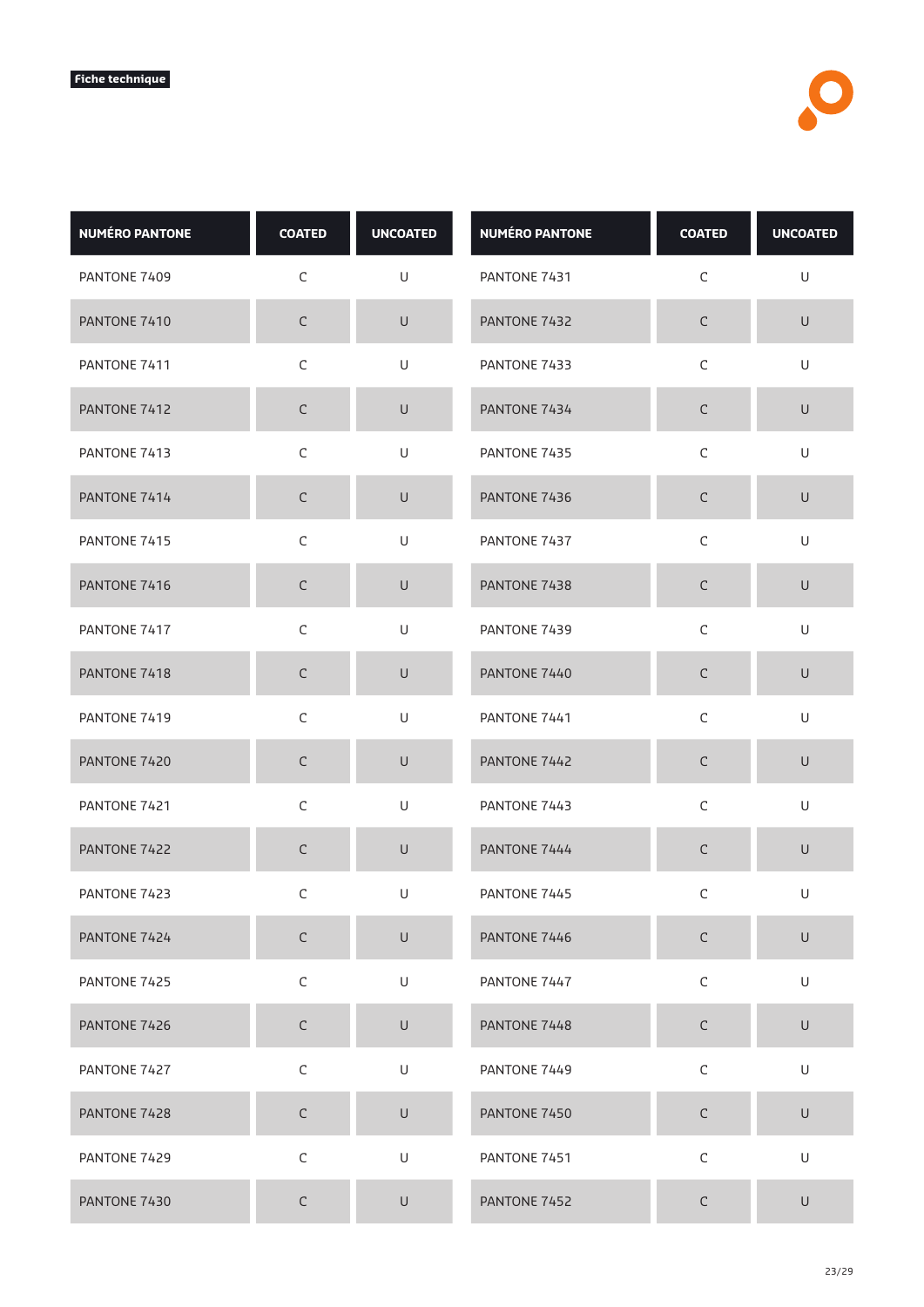| <b>NUMÉRO PANTONE</b> | <b>COATED</b> | <b>UNCOATED</b>                                                                                            | <b>NUMÉRO PANTONE</b> | <b>COATED</b> | <b>UNCOATED</b>                                                                                            |
|-----------------------|---------------|------------------------------------------------------------------------------------------------------------|-----------------------|---------------|------------------------------------------------------------------------------------------------------------|
| PANTONE 7453          | $\mathsf C$   | U                                                                                                          | PANTONE 7475          | C             | U                                                                                                          |
| PANTONE 7454          | $\mathsf C$   | U                                                                                                          | PANTONE 7476          | $\mathsf C$   | $\cup$                                                                                                     |
| PANTONE 7455          | $\mathsf C$   | U                                                                                                          | PANTONE 7477          | $\mathsf C$   | U                                                                                                          |
| PANTONE 7456          | $\mathsf C$   | $\cup$                                                                                                     | PANTONE 7478          | $\mathsf C$   |                                                                                                            |
| PANTONE 7457          | $\mathsf C$   | U                                                                                                          | PANTONE 7479          | $\mathsf C$   | U                                                                                                          |
| PANTONE 7458          | $\mathsf C$   | $\cup$                                                                                                     | PANTONE 7480          | $\mathsf C$   | $\cup$                                                                                                     |
| PANTONE 7459          | $\mathsf C$   | U                                                                                                          | PANTONE 7481          | $\mathsf C$   | U                                                                                                          |
| PANTONE 7460          | $\mathsf C$   | $\cup$                                                                                                     | PANTONE 7482          | $\mathsf C$   | $\cup$                                                                                                     |
| PANTONE 7461          | $\mathsf C$   | U                                                                                                          | PANTONE 7483          | $\mathsf C$   | U                                                                                                          |
| PANTONE 7462          | $\mathsf C$   | $\sf U$                                                                                                    | PANTONE 7484          | $\mathsf C$   | $\mathsf U$                                                                                                |
| PANTONE 7463          | C             | U                                                                                                          | PANTONE 7485          | C             | U                                                                                                          |
| PANTONE 7464          | $\mathsf C$   | $\cup$                                                                                                     | PANTONE 7486          | $\mathsf C$   | $\cup$                                                                                                     |
| PANTONE 7465          | $\mathsf C$   | U                                                                                                          | PANTONE 7487          | $\mathsf C$   | U                                                                                                          |
| PANTONE 7466          | $\mathsf C$   | U                                                                                                          | PANTONE 7488          | $\mathsf C$   | $\sf U$                                                                                                    |
| PANTONE 7467          | С             | U                                                                                                          | PANTONE 7489          | C             | U                                                                                                          |
| PANTONE 7468          | $\mathsf C$   | U                                                                                                          | PANTONE 7490          | $\mathsf C$   | U                                                                                                          |
| PANTONE 7469          | $\mathsf C$   | U                                                                                                          | PANTONE 7491          | $\mathsf C$   | $\sf U$                                                                                                    |
| PANTONE 7470          | $\mathsf C$   | U                                                                                                          | PANTONE 7492          | $\mathsf C$   | $\sf U$                                                                                                    |
| PANTONE 7471          | $\mathsf C$   | U                                                                                                          | PANTONE 7493          | $\mathsf C$   | U                                                                                                          |
| PANTONE 7472          | $\mathsf C$   | $\cup$                                                                                                     | PANTONE 7494          | $\mathsf C$   | $\cup$                                                                                                     |
| PANTONE 7473          | $\mathsf C$   | $\mathsf{U}% _{T}=\mathsf{U}_{T}\!\left( a,b\right) ,\ \mathsf{U}_{T}=\mathsf{U}_{T}\!\left( a,b\right) ,$ | PANTONE 7495          | $\mathsf C$   | $\mathsf{U}% _{T}=\mathsf{U}_{T}\!\left( a,b\right) ,\ \mathsf{U}_{T}=\mathsf{U}_{T}\!\left( a,b\right) ,$ |
| PANTONE 7474          | $\mathsf C$   | U                                                                                                          | PANTONE 7496          | $\mathsf C$   | $\cup$                                                                                                     |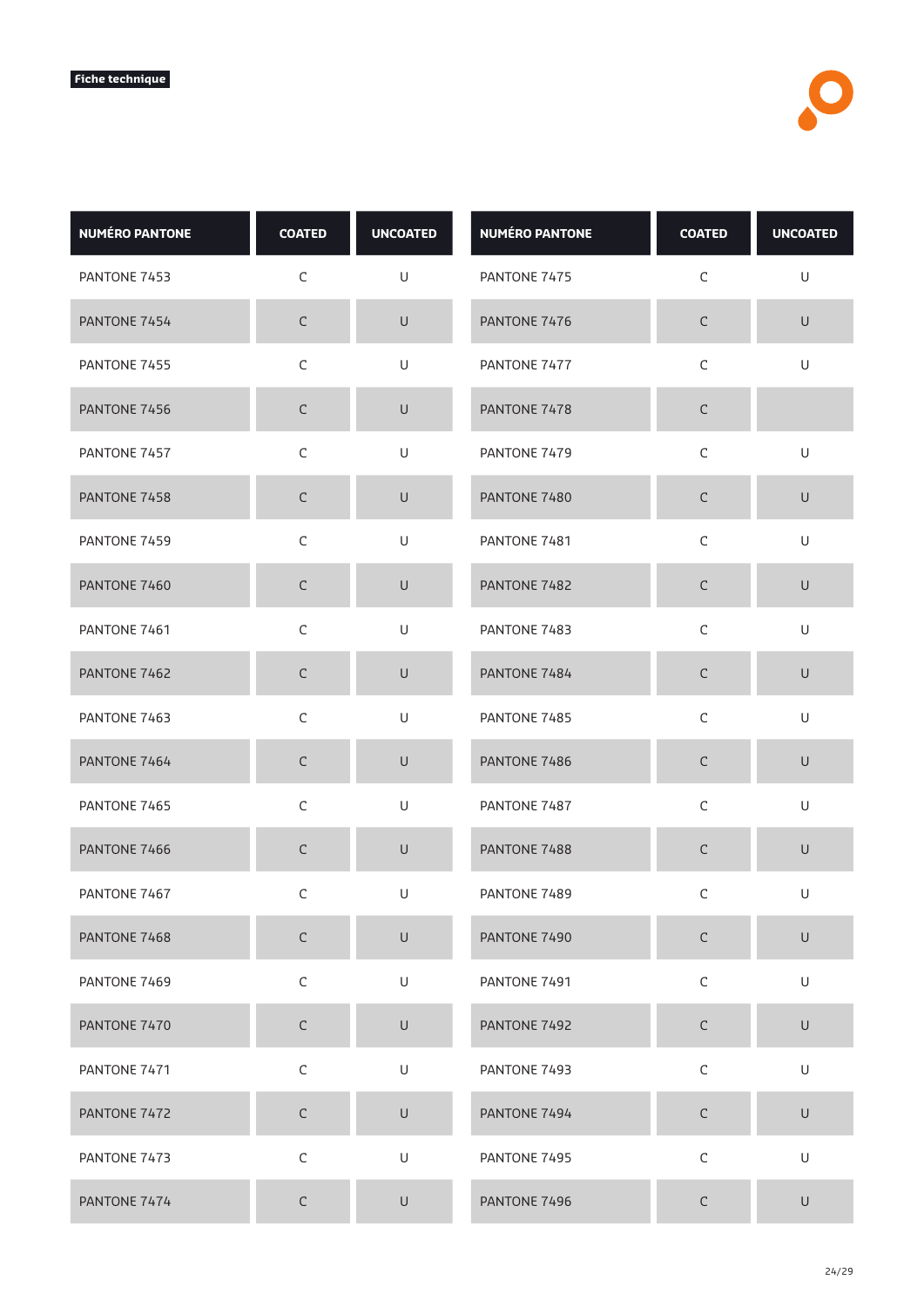| <b>NUMÉRO PANTONE</b> | <b>COATED</b> | <b>UNCOATED</b>                                                                                            | <b>NUMÉRO PANTONE</b> | <b>COATED</b> | <b>UNCOATED</b>                                                                                            |
|-----------------------|---------------|------------------------------------------------------------------------------------------------------------|-----------------------|---------------|------------------------------------------------------------------------------------------------------------|
| PANTONE 7497          | $\mathsf C$   | U                                                                                                          | PANTONE 7519          | C             | U                                                                                                          |
| PANTONE 7498          | $\mathsf C$   | U                                                                                                          | PANTONE 7520          | $\mathsf C$   | $\cup$                                                                                                     |
| PANTONE 7499          | $\mathsf C$   | U                                                                                                          | PANTONE 7521          | $\mathsf C$   | U                                                                                                          |
| PANTONE 7500          | $\mathsf C$   | U                                                                                                          | PANTONE 7522          | $\mathsf C$   |                                                                                                            |
| PANTONE 7501          | $\mathsf C$   | U                                                                                                          | PANTONE 7523          | $\mathsf C$   | U                                                                                                          |
| PANTONE 7502          | $\mathsf C$   | $\cup$                                                                                                     | PANTONE 7524          | $\mathsf C$   |                                                                                                            |
| PANTONE 7503          | $\mathsf C$   | U                                                                                                          | PANTONE 7525          | $\mathsf C$   |                                                                                                            |
| PANTONE 7504          | $\mathsf C$   | $\cup$                                                                                                     | PANTONE 7526          | $\mathsf C$   | $\cup$                                                                                                     |
| PANTONE 7505          | $\mathsf C$   | U                                                                                                          | PANTONE 7527          | $\mathsf C$   | U                                                                                                          |
| PANTONE 7506          | $\mathsf C$   | $\sf U$                                                                                                    | PANTONE 7528          | $\mathsf C$   | $\mathsf U$                                                                                                |
| PANTONE 7507          | $\mathsf C$   | U                                                                                                          | PANTONE 7529          | $\mathsf C$   | U                                                                                                          |
| PANTONE 7508          | C             | $\cup$                                                                                                     | PANTONE 7530          | $\mathsf C$   | $\cup$                                                                                                     |
| PANTONE 7509          | $\mathsf C$   | U                                                                                                          | PANTONE 7531          | $\mathsf C$   | U                                                                                                          |
| PANTONE 7510          | $\mathsf C$   | U                                                                                                          | PANTONE 7532          | $\mathsf C$   | $\sf U$                                                                                                    |
| PANTONE 7511          | С             | U                                                                                                          | PANTONE 7533          | C             | U                                                                                                          |
| PANTONE 7512          | $\mathsf C$   | U                                                                                                          | PANTONE 7534          | $\mathsf C$   | U                                                                                                          |
| PANTONE 7513          | $\mathsf C$   | U                                                                                                          | PANTONE 7535          | $\mathsf C$   | $\sf U$                                                                                                    |
| PANTONE 7514          | $\mathsf C$   | U                                                                                                          | PANTONE 7536          | $\mathsf C$   | $\sf U$                                                                                                    |
| PANTONE 7515          | $\mathsf C$   | U                                                                                                          | PANTONE 7537          | $\mathsf C$   | U                                                                                                          |
| PANTONE 7516          | $\mathsf C$   | $\cup$                                                                                                     | PANTONE 7538          | $\mathsf C$   | $\cup$                                                                                                     |
| PANTONE 7517          | $\mathsf C$   | $\mathsf{U}% _{T}=\mathsf{U}_{T}\!\left( a,b\right) ,\ \mathsf{U}_{T}=\mathsf{U}_{T}\!\left( a,b\right) ,$ | PANTONE 7539          | $\mathsf C$   | $\mathsf{U}% _{T}=\mathsf{U}_{T}\!\left( a,b\right) ,\ \mathsf{U}_{T}=\mathsf{U}_{T}\!\left( a,b\right) ,$ |
| PANTONE 7518          | $\mathsf C$   | U                                                                                                          | PANTONE 7540          | $\mathsf C$   | $\cup$                                                                                                     |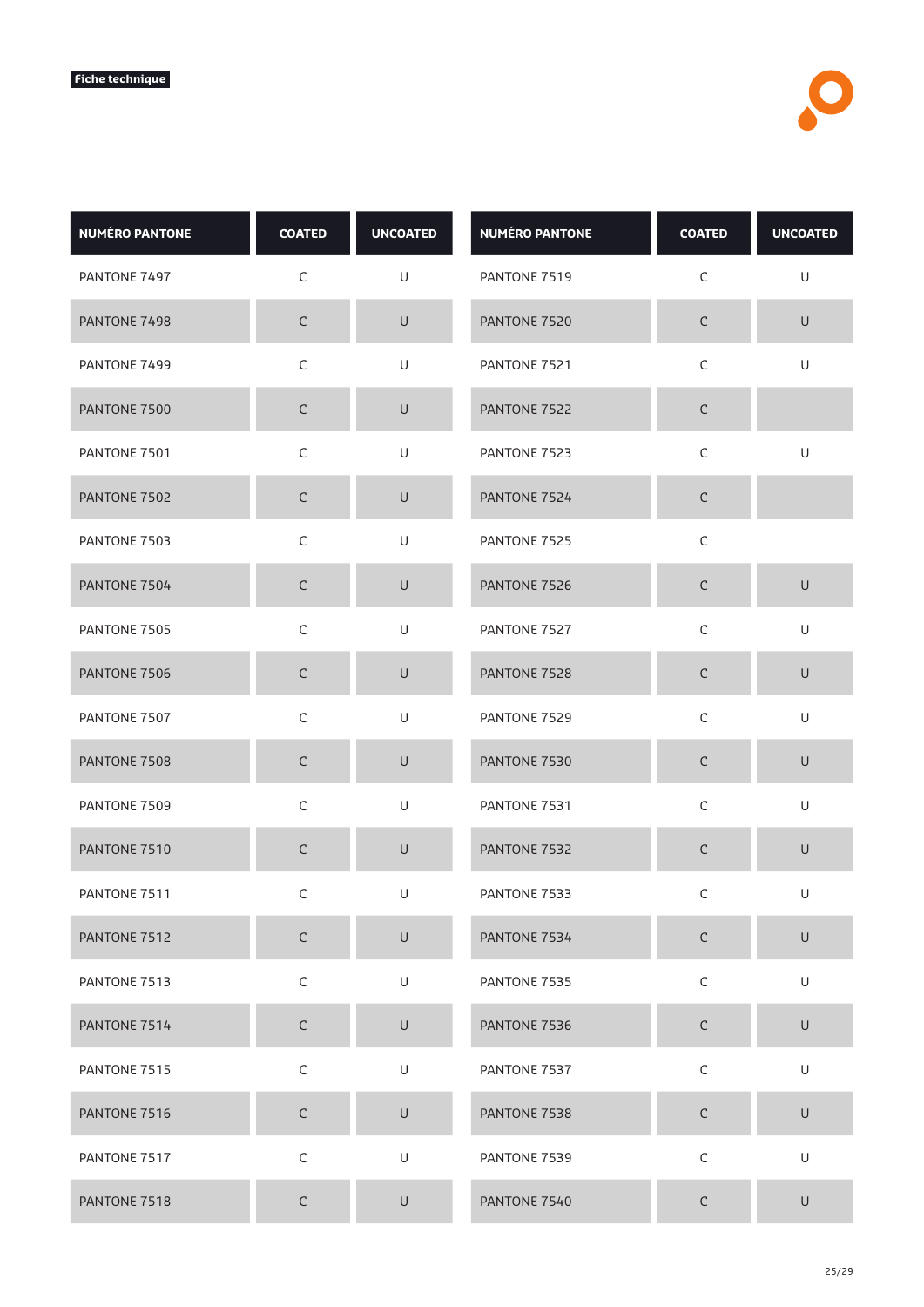| <b>NUMÉRO PANTONE</b> | <b>COATED</b> | <b>UNCOATED</b>                                                                                            | <b>NUMÉRO PANTONE</b> | <b>COATED</b> | <b>UNCOATED</b> |
|-----------------------|---------------|------------------------------------------------------------------------------------------------------------|-----------------------|---------------|-----------------|
| PANTONE 7541          | C             | U                                                                                                          | PANTONE 7564          | C             | U               |
| PANTONE 7542          | $\mathsf C$   | $\cup$                                                                                                     | PANTONE 7565          | $\mathsf C$   | $\cup$          |
| PANTONE 7543          | $\mathsf C$   | U                                                                                                          | PANTONE 7566          | $\mathsf C$   |                 |
| PANTONE 7544          | $\mathsf C$   | $\sf U$                                                                                                    | PANTONE 7567          | $\mathsf C$   | $\cup$          |
| PANTONE 7545          | $\mathsf C$   | U                                                                                                          | PANTONE 7568          | $\mathsf C$   | U               |
| PANTONE 7546          | $\mathsf C$   | U                                                                                                          | PANTONE 7569          | $\mathsf C$   |                 |
| PANTONE 7547          | $\mathsf C$   | U                                                                                                          | PANTONE 7570          | $\mathsf C$   |                 |
| PANTONE 7548          | $\mathsf C$   | $\cup$                                                                                                     | PANTONE 7572          | $\mathsf C$   | $\cup$          |
| PANTONE 7549          | $\mathsf C$   | U                                                                                                          | PANTONE 7575          | $\mathsf C$   |                 |
| PANTONE 7550          | $\mathsf C$   | U                                                                                                          | PANTONE 7576          | $\mathsf C$   |                 |
| PANTONE 7551          | $\mathsf C$   | U                                                                                                          | PANTONE 7577          | $\mathsf C$   |                 |
| PANTONE 7552          | $\mathsf C$   | $\cup$                                                                                                     | PANTONE 7578          | $\mathsf C$   |                 |
| PANTONE 7553          | $\mathsf C$   | U                                                                                                          | PANTONE 7581          | $\mathsf C$   |                 |
| PANTONE 7554          | $\mathsf C$   | $\mathsf{U}% _{T}=\mathsf{U}_{T}\!\left( a,b\right) ,\ \mathsf{U}_{T}=\mathsf{U}_{T}\!\left( a,b\right) ,$ | PANTONE 7582          | $\mathsf C$   |                 |
| PANTONE 7555          | C             | U                                                                                                          | PANTONE 7589          | C             | U               |
| PANTONE 7556          | $\mathsf C$   | U                                                                                                          | PANTONE 7596          | $\mathsf C$   |                 |
| PANTONE 7557          | $\mathsf C$   | U                                                                                                          | PANTONE 7603          | $\mathsf C$   | U               |
| PANTONE 7558          | $\mathsf C$   | $\sf U$                                                                                                    | PANTONE 7604          |               | U               |
| PANTONE 7560          | $\mathsf C$   | U                                                                                                          | PANTONE 7608          | $\mathsf C$   |                 |
| PANTONE 7561          | $\mathsf C$   | $\cup$                                                                                                     | PANTONE 7609          |               | $\cup$          |
| PANTONE 7562          | $\mathsf C$   | U                                                                                                          | PANTONE 7610          | $\mathsf C$   |                 |
| PANTONE 7563          | $\mathsf C$   | $\cup$                                                                                                     | PANTONE 7620          | $\mathsf C$   |                 |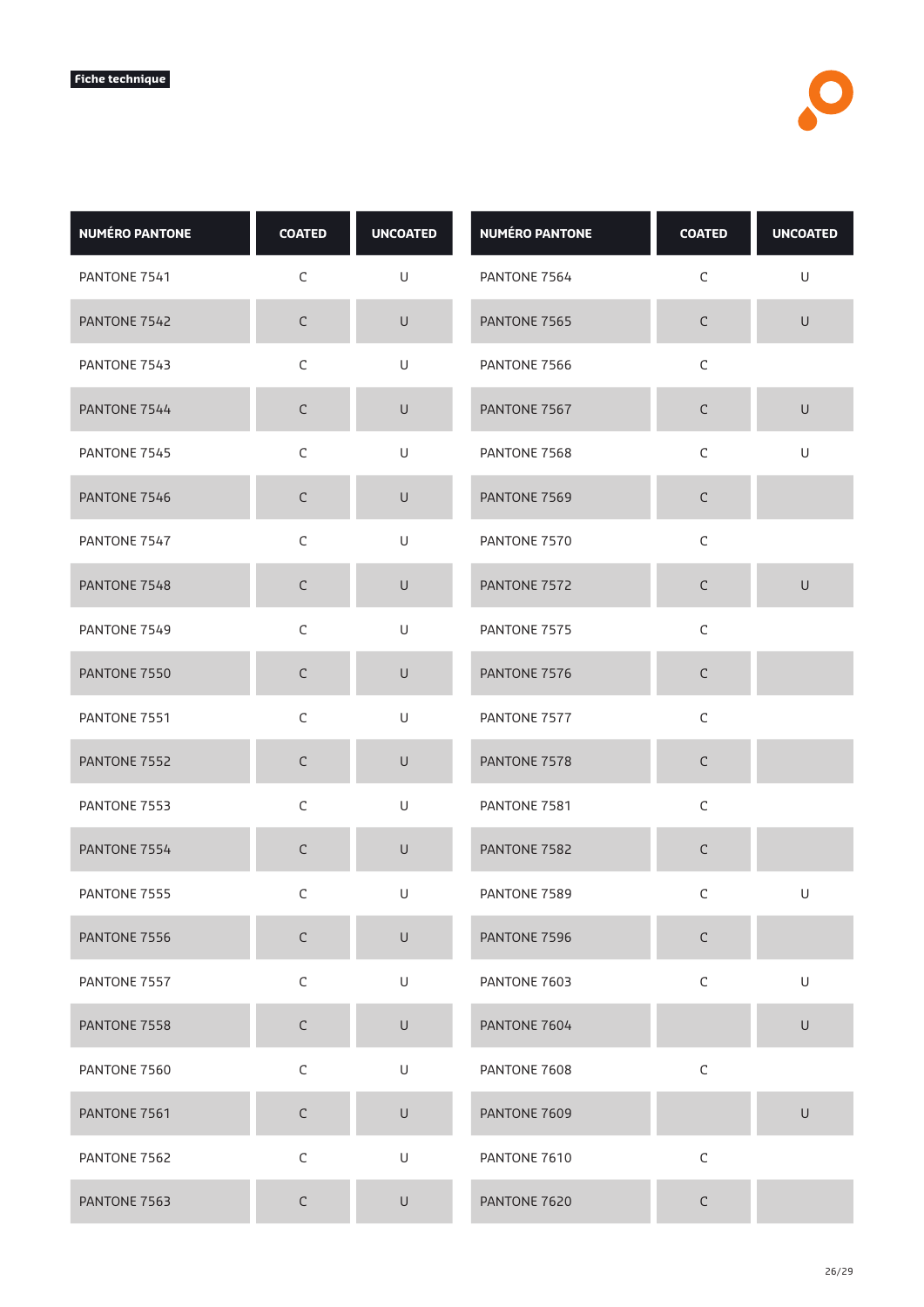| <b>NUMÉRO PANTONE</b> | <b>COATED</b> | <b>UNCOATED</b> | <b>NUMÉRO PANTONE</b> | <b>COATED</b> | <b>UNCOATED</b> |
|-----------------------|---------------|-----------------|-----------------------|---------------|-----------------|
| PANTONE 7621          | C             | U               | PANTONE 7664          | C             | U               |
| PANTONE 7622          | $\mathsf C$   |                 | PANTONE 7668          |               | $\sf U$         |
| PANTONE 7623          | $\mathsf C$   |                 | PANTONE 7672          | $\mathsf C$   |                 |
| PANTONE 7624          | $\mathsf C$   | $\sf U$         | PANTONE 7678          | $\mathsf C$   |                 |
| PANTONE 7625          | $\mathsf C$   | U               | PANTONE 7680          | $\mathsf C$   |                 |
| PANTONE 7626          | $\mathsf C$   |                 | PANTONE 7681          | $\mathsf C$   |                 |
| PANTONE 7627          | $\mathsf C$   |                 | PANTONE 7683          | $\mathsf C$   | U               |
| PANTONE 7628          | $\mathsf C$   |                 | PANTONE 7684          | $\mathsf C$   | $\cup$          |
| PANTONE 7629          | $\mathsf C$   | U               | PANTONE 7685          | $\mathsf C$   | U               |
| PANTONE 7631          | $\mathsf C$   | U               | PANTONE 7686          | $\mathsf C$   |                 |
| PANTONE 7634          | $\mathsf C$   |                 | PANTONE 7687          | $\mathsf C$   | U               |
| PANTONE 7636          | $\mathsf C$   |                 | PANTONE 7688          | $\mathsf C$   | $\cup$          |
| PANTONE 7641          | $\mathsf C$   |                 | PANTONE 7689          | $\mathsf C$   | U               |
| PANTONE 7642          | $\mathsf C$   |                 | PANTONE 7690          | $\mathsf C$   | $\sf U$         |
| PANTONE 7648          | C             | U               | PANTONE 7691          | C             | U               |
| PANTONE 7649          | $\mathsf C$   |                 | PANTONE 7692          | C             | U               |
| PANTONE 7650          |               | U               | PANTONE 7693          | $\mathsf C$   | U               |
| PANTONE 7652          | $\mathsf C$   |                 | PANTONE 7694          | $\mathsf C$   |                 |
| PANTONE 7654          | $\mathsf C$   |                 | PANTONE 7695          | $\mathsf C$   |                 |
| PANTONE 7655          | $\mathsf C$   | U               | PANTONE 7697          | $\mathsf C$   |                 |
| PANTONE 7659          | $\mathsf C$   | $\mathsf U$     | PANTONE 7698          | $\mathsf C$   |                 |
| PANTONE 7661          | $\mathsf C$   |                 | PANTONE 7699          | $\mathsf C$   |                 |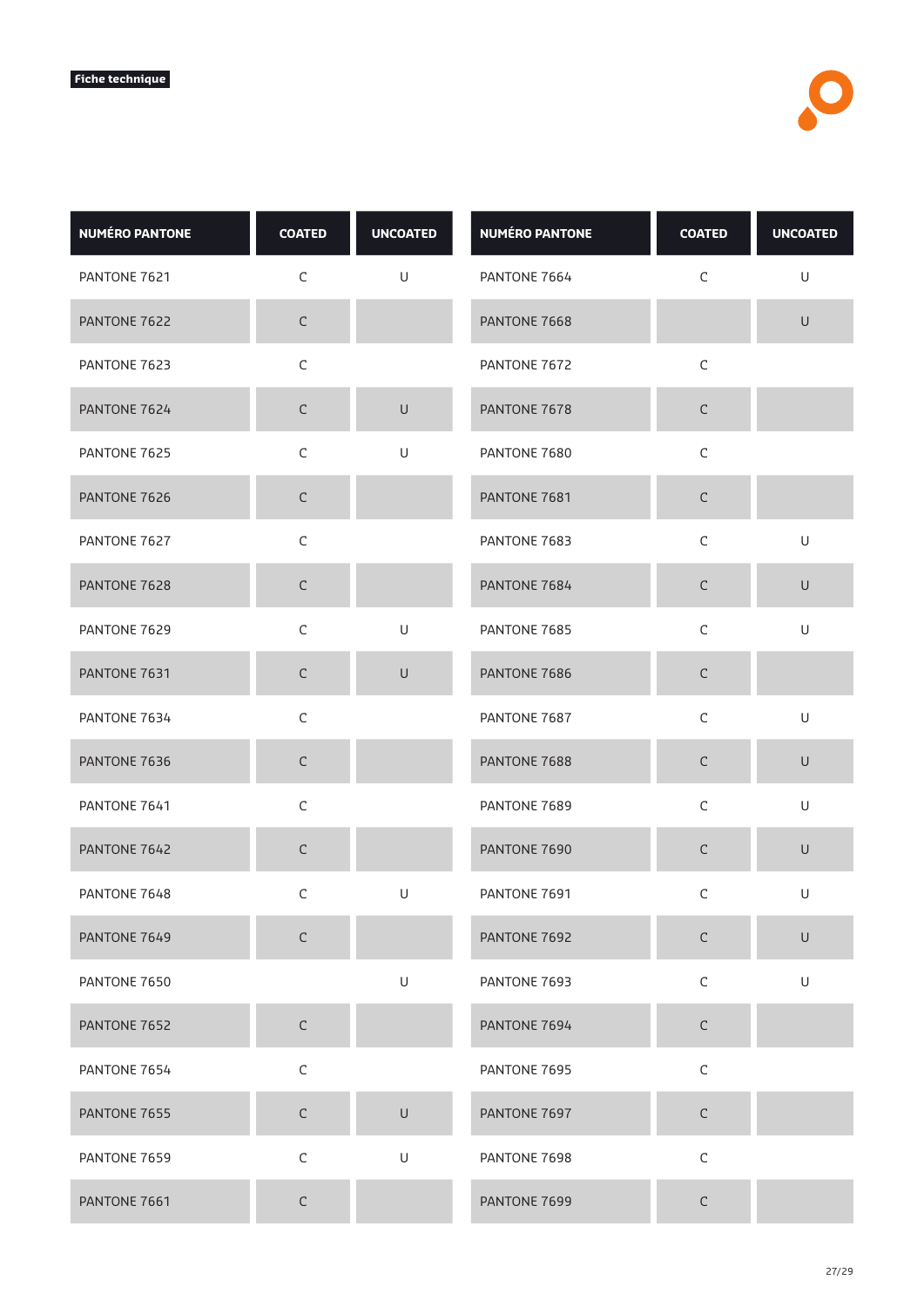| <b>NUMÉRO PANTONE</b> | <b>COATED</b> | <b>UNCOATED</b>                                                                                            | <b>NUMÉRO PANTONE</b>       | <b>COATED</b> | <b>UNCOATED</b>                                                                                            |
|-----------------------|---------------|------------------------------------------------------------------------------------------------------------|-----------------------------|---------------|------------------------------------------------------------------------------------------------------------|
| PANTONE 7704          | $\mathsf C$   | U                                                                                                          | PANTONE Black 2             | $\mathsf C$   | $\sf U$                                                                                                    |
| PANTONE 7705          | $\mathsf C$   | $\sf U$                                                                                                    | <b>PANTONE Black 3</b>      | $\mathsf C$   | $\cup$                                                                                                     |
| PANTONE 7708          | $\mathsf C$   |                                                                                                            | PANTONE Black 4             | $\mathsf C$   | U                                                                                                          |
| PANTONE 7709          | $\mathsf C$   | $\cup$                                                                                                     | <b>PANTONE Black 5</b>      | $\mathsf C$   | U                                                                                                          |
| PANTONE 7710          |               | U                                                                                                          | PANTONE Black 6             | $\mathsf C$   | $\sf U$                                                                                                    |
| PANTONE 7711          | $\mathsf C$   |                                                                                                            | <b>PANTONE Black 7</b>      | $\mathsf C$   | $\cup$                                                                                                     |
| PANTONE 7715          | C             | U                                                                                                          | PANTONE Blue 072            | C             | U                                                                                                          |
| PANTONE 7717          | $\mathsf C$   | $\cup$                                                                                                     | PANTONE Cool Gray 1         | $\mathsf C$   | $\cup$                                                                                                     |
| PANTONE 7725          | $\mathsf C$   | U                                                                                                          | PANTONE Cool Gray 10        | $\mathsf C$   | $\mathsf{U}% _{T}=\mathsf{U}_{T}\!\left( a,b\right) ,\ \mathsf{U}_{T}=\mathsf{U}_{T}\!\left( a,b\right) ,$ |
| PANTONE 7727          | $\mathsf C$   | $\sf U$                                                                                                    | PANTONE Cool Gray 11        | $\mathsf C$   | $\cup$                                                                                                     |
| PANTONE 7728          |               | U                                                                                                          | PANTONE Cool Gray 2         | $\mathsf C$   | $\sf U$                                                                                                    |
| PANTONE 7729          | C             |                                                                                                            | PANTONE Cool Gray 3         | $\mathsf C$   | $\cup$                                                                                                     |
| PANTONE 7735          | $\mathsf C$   | $\mathsf{U}% _{T}=\mathsf{U}_{T}\!\left( a,b\right) ,\ \mathsf{U}_{T}=\mathsf{U}_{T}\!\left( a,b\right) ,$ | PANTONE Cool Gray 4         | $\mathsf C$   | U                                                                                                          |
| PANTONE 7737          | $\mathsf C$   | U                                                                                                          | PANTONE Cool Gray 5         | $\mathsf C$   | $\cup$                                                                                                     |
| PANTONE 7738          | C             |                                                                                                            | PANTONE Cool Gray 6         | С             | U                                                                                                          |
| PANTONE 7739          | $\mathsf C$   | $\cup$                                                                                                     | PANTONE Cool Gray 7         | $\mathsf C$   | $\cup$                                                                                                     |
| PANTONE 7740          | $\mathsf C$   | U                                                                                                          | PANTONE Cool Gray 8         | $\mathsf C$   | $\sf U$                                                                                                    |
| PANTONE 7742          | $\mathsf C$   | $\cup$                                                                                                     | PANTONE Cool Gray 9         | $\mathsf C$   | $\cup$                                                                                                     |
| PANTONE 7751          | $\mathsf C$   | U                                                                                                          | <b>PANTONE Green</b>        | $\mathsf C$   | $\sf U$                                                                                                    |
| PANTONE 7752          | $\mathsf C$   |                                                                                                            | PANTONE Orange 021          | $\mathsf C$   | $\cup$                                                                                                     |
| PANTONE 7758          |               | U                                                                                                          | <b>PANTONE Process Blue</b> | $\mathsf C$   | $\sf U$                                                                                                    |
| <b>PANTONE Black</b>  | $\mathsf C$   | $\cup$                                                                                                     | PANTONE Red 032             | $\mathsf C$   | U                                                                                                          |